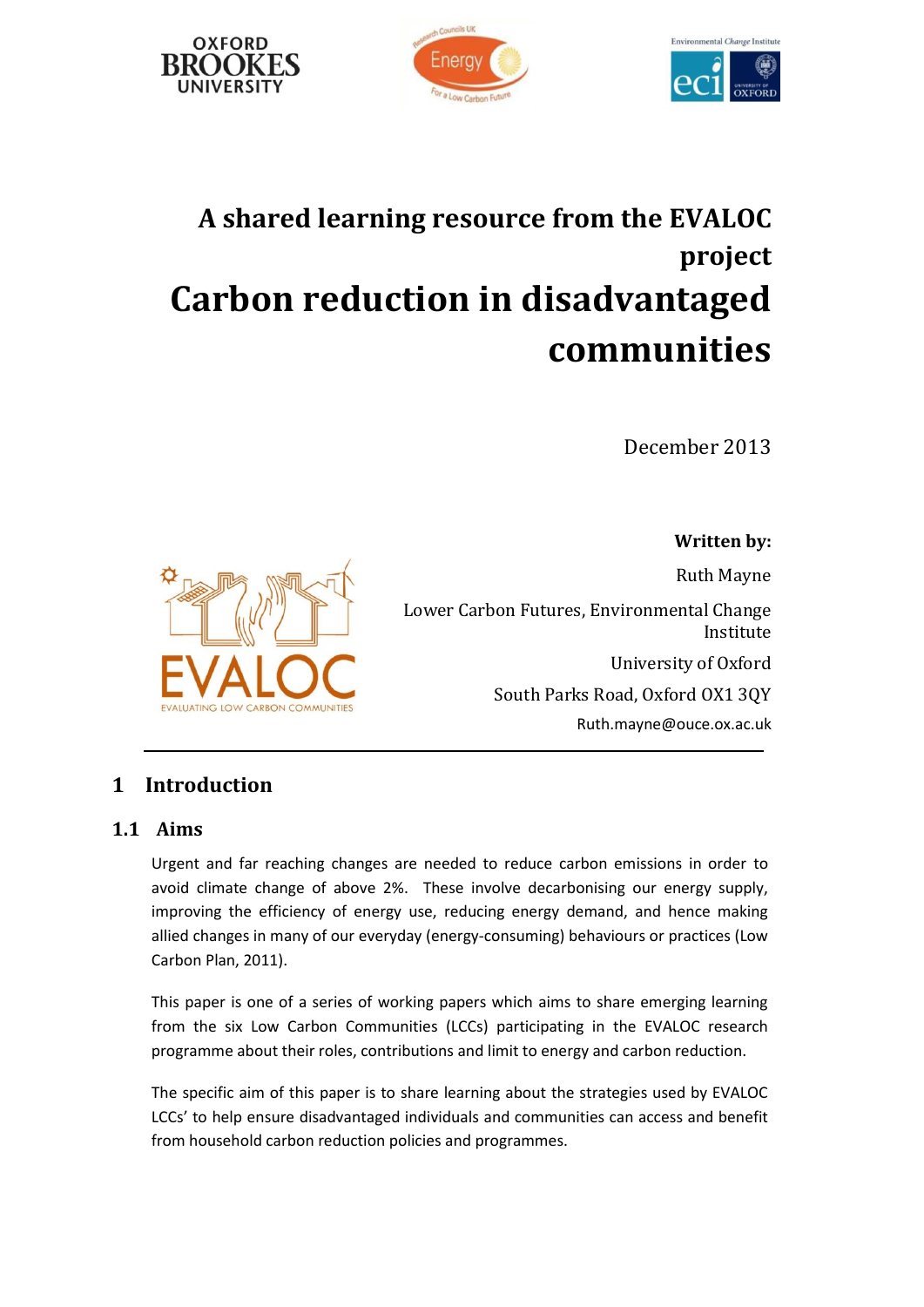#### **1.2 Scope, focus and limitations**

The paper draws out emerging lessons about the design of household carbon reduction strategies from three of the six LCCs involved in the EVALOC research project . These include Middlesbrough (Eco-Easterside), Kirklees-Greening the Gap project in Hillhouse, and Sustainable Blacon. We have also included a case study from Oxford City Council work in Barton to widen learning even though it is not strictly an EVALOC LCC (although it has links with West Oxford which is). All of the four communities (Table 1) are considered economically disadvantaged according to the Index of Multiple Deprivation which combines a number of indicators (income, employment, health deprivation and disability, education skills and training, barriers to housing and services, crime, living environment) into a single deprivation score for each area.

Learning is drawn from two EVALOC shared learning workshops (a) 'Carbon Reduction in communities of disadvantage' held in Huddersfield in February 2013 with Kirklees-Hillhouse, Eco Easterside, Sustainable Blacon, and Oxford Warming Barton, and (b)' Community-Council Energy Partnerships' held at the Low Carbon Communities Network Conference, in January 2011 in Oxford.

Where possible the paper also draws on emerging evidence from EVALOC's wider community and household level research with the six LCCs. The community level research includes focus groups, research at community events, semi structured interviews with participants and shared learning workshops, and the household research includes interviews and energy monitoring with 88 households. However, this data was not fully analysed at the time of writing so no firm conclusions can be drawn at this stage about the effectiveness or impacts of LCCs interventions on energy use, carbon emissions or wider socio-economic benefits.

#### **1.3 Summary of findings**

Findings based on analysis of the LCCs' strategies (not outcomes or impacts) participating in the EVALOC community research and shared learning workshop suggest that the following engagement methods can help ensure access to and uptake of energy efficiency measures by disadvantaged households:

- **A supportive and equitable policy environment including:**
- Free energy efficiency measures for disadvantaged households
- Revenue support for the core roles of local actors (including engagement, delivery and behaviour change roles)
- Capital grants and/or low cost loans for disadvantaged communities to invest in community renewable energy generation.
- **Local partnership or multi agency approaches to coordinate the area-wide delivery of free energy efficiency and renewable measures including:**
- Resident engagement by trusted local actors such as local authorities, community groups, including door knocking, and engagement of local champions;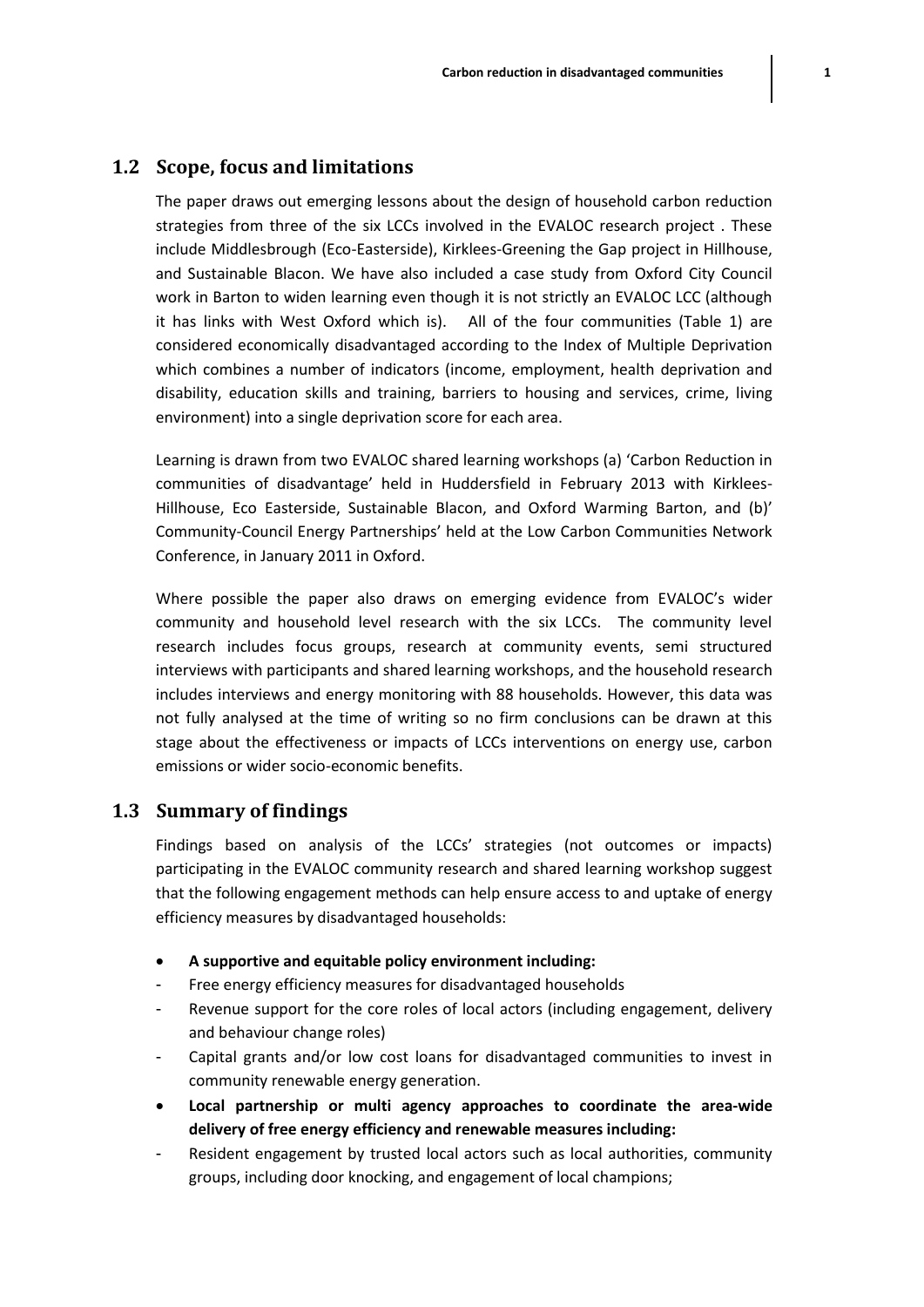- Motivating people by helping them understand the practical personal benefits from low carbon lifestyles as well as their wider environmental and social value;
- Handholding residents through the process e.g. assessments and form filling;
- Liaising with social and private landlords on behalf of residents;
- **Complementary measures including:**
- Related advice by, and cross referrals between, relevant front line staff and community groups regarding e.g (a) energy behaviours including use and maintenance of technologies (b) maximising income through switching energy tariffs, benefits, jobs advice & training (c) advice on health and safety.
- **Participatory behaviour change programmes:**
- Conditioning the provision of free technical measures on residents' participation in training or action learning groups in order to build understanding of energy technologies and behaviours, and hence maximise energy savings, create social norms and help ensure sustainable behaviours.

# **2 Background**

The UK government has committed itself to reducing carbon emissions by a minimum of 80% below below 1990 levels by 2050 (UK Climate Change Act 2008). As low income households generally emit fewer carbon emissions (Hargreaves et al, 2013), and have lower resources and capacity, than higher income households, it is not immediately obvious why and how economically disadvantaged communities and households should be expected to help contribute to the UK's carbon reduction targets. Nevertheless, it has become accepted in the UK that disadvantaged communities and individuals should be included in household energy efficiency programmes because of their significant practical benefits including reduced energy bills and improved health from warmer homes. Conversely, excluding low income households from such benefits, particularly in the context of rising energy prices, would disadvantage them economically and exacerbate inequality.

Fuel poverty has been acknowledged by campaigners and academics since at least 1975 as a serious social problem that affects the poor with its roots in the quality of the housing stock and cost of fuel. (Boardman, 2009). While political acceptance has been slower the Government has statutory targets to eradicate fuel poverty where reasonably practicable by 2016 (Warm Homes and Energy Conservation Act, 2000). The current Energy Company Obligation (ECO) obliges large energy companies to improve the energy efficiency of vulnerable groups which they are expected to achieve by subsidising measures and recouping their costs by increasing consumers' energy bills, although its size has been shrunk compared to previous schemes and the Government grant scheme, Warm Front, has been closed.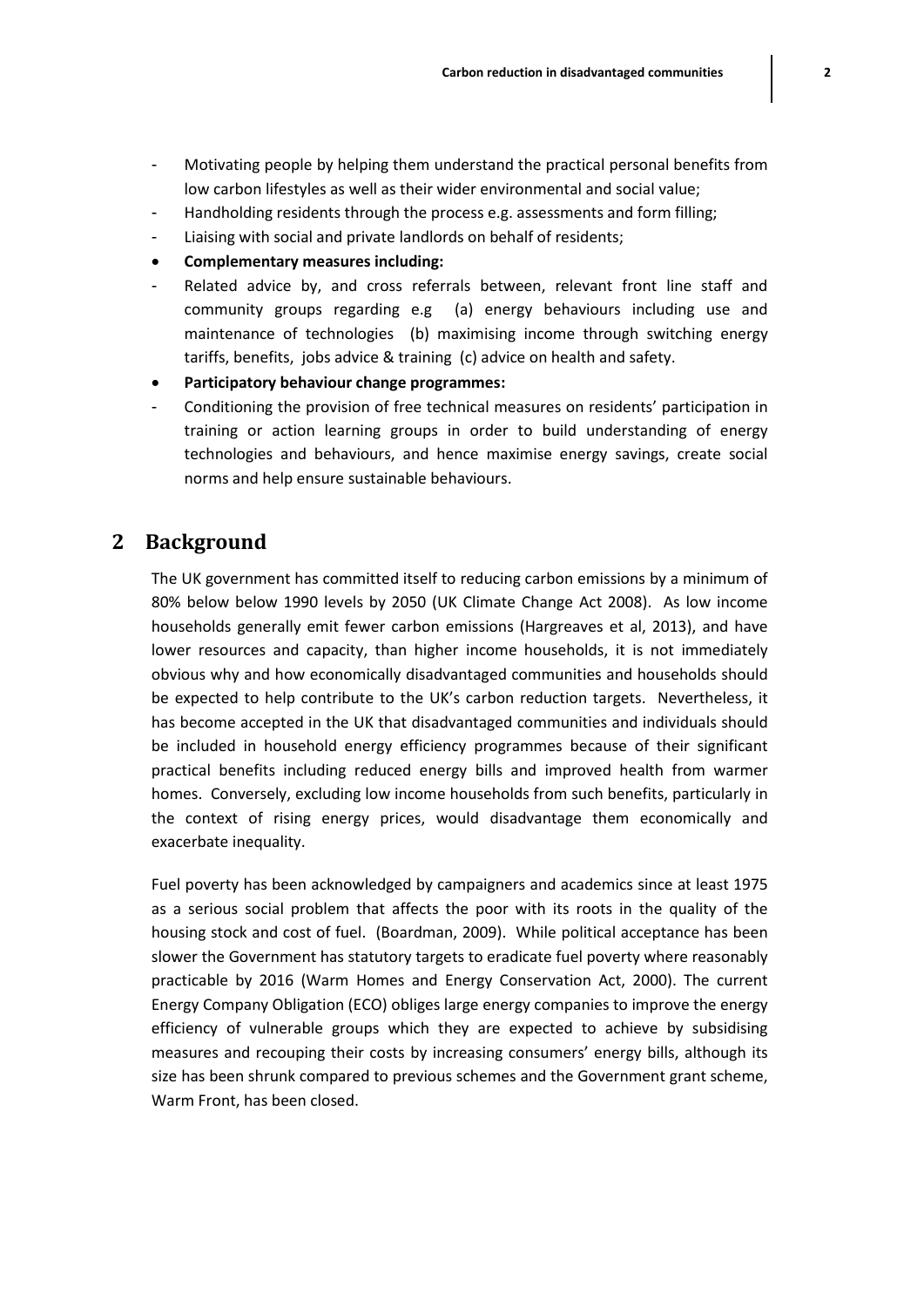| Table 1. Summary of characteristics of LCCs |                                                       |                                                                                                             |                                                                                                                                                                                                                                                                                                                                                                             |  |  |
|---------------------------------------------|-------------------------------------------------------|-------------------------------------------------------------------------------------------------------------|-----------------------------------------------------------------------------------------------------------------------------------------------------------------------------------------------------------------------------------------------------------------------------------------------------------------------------------------------------------------------------|--|--|
| <b>LCC</b>                                  | Demog.,<br><b>Terrain</b>                             | <b>Roles</b>                                                                                                | <b>LCC</b> strategy/ interventions                                                                                                                                                                                                                                                                                                                                          |  |  |
| <b>Kirklees-</b><br><b>Hillhouse</b>        | Dis-<br>advantaged,<br>Urban, Low<br>rise,            | <b>Local Authority</b><br>led multi-agency<br>approach                                                      | Technical: delivery of free energy efficiency &<br>renewable measures to households; related advice<br>& support on income maximization, landlords,<br>health & safety etc; plus local handyman scheme;<br>Behavioural: provision of free energy displays<br>Related community projects: community owned<br>solar PV on 3 community centres, community<br>events, recycling |  |  |
| Middlesbrough<br>- Easterside               | Dis-<br>advantaged,<br>Suburban                       | Partnership<br>approach<br>between Local<br>Authority, town<br>wide charity<br>(MEC) and local<br>community | Technical: delivery of free energy efficiency &<br>renewable measures to households; plus related<br>advice & support on income maximization, health<br>and safety etc;<br>Behavioural: provision of free energy displays; and<br>training of local energy champions;<br>Related community projects: 2 community wind                                                       |  |  |
|                                             |                                                       |                                                                                                             | turbines on local schools & solar PV on<br>community centre; electric car club; LED street<br>lights; local food growing & rain harvesting<br>schemes; helping 3 local schools achieve Green<br>Flag Eco-School standard                                                                                                                                                    |  |  |
| <b>Blacon</b>                               | $2/5$ dis-<br>advantaged<br>& rest mixed,<br>Suburban | <b>Community led</b>                                                                                        | Technical: small grants and practical advice and<br>support including practical advice and support to<br>help arrange free energy assessments and install<br>simple energy efficient measures                                                                                                                                                                               |  |  |
|                                             |                                                       |                                                                                                             | Behavioural: free measures conditioned on<br>residents' participation in action learning groups;<br>free energy display monitors; 2 demonstration<br>homes                                                                                                                                                                                                                  |  |  |
|                                             |                                                       |                                                                                                             | Related community projects: regenerating local<br>spaces, promoting cycling, and local recycling<br>enterprises to create local jobs                                                                                                                                                                                                                                        |  |  |
| Oxford-Barton                               | Dis-<br>advantaged,<br>Urban                          | Partnership<br>approach<br>between Local<br>Authority, Low<br>Carbon Hub and<br>community<br>group          | Technical: delivery of free energy assessments to<br>households; to be followed by provision of free<br>energy efficiency measures (under ECO)                                                                                                                                                                                                                              |  |  |
|                                             |                                                       |                                                                                                             | Related community projects: local community<br>group running related community projects<br>including community renewables, low carbon<br>living programme, swap shops, save Barton nature<br>park                                                                                                                                                                           |  |  |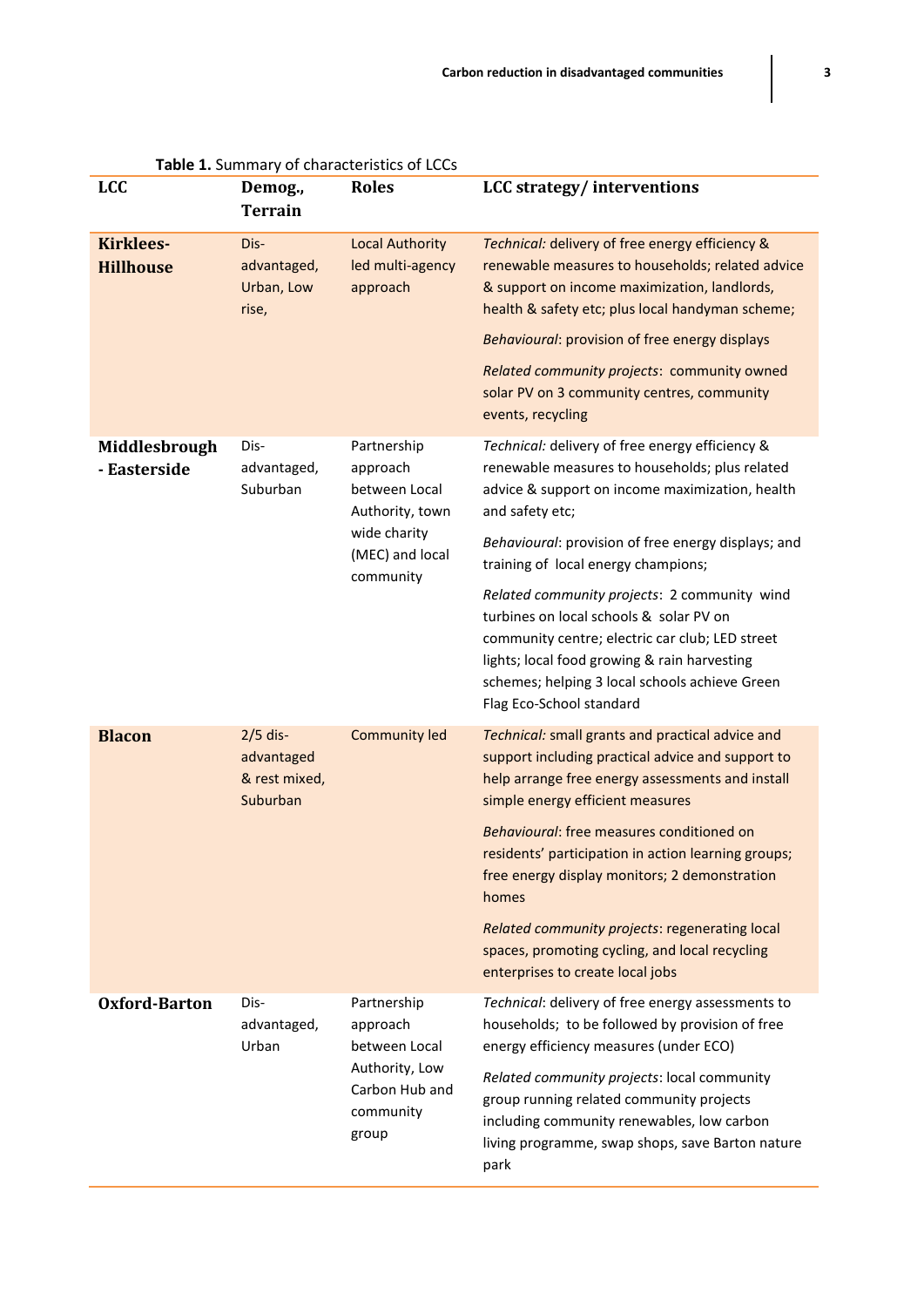There were some early concerns that it might be inefficient to include disadvantaged households in energy efficiency programmes because (a) they have lower carbon emissions than wealthier households (b) because they might use some of the financial savings from energy efficiency improvements to increase the warmth of their home (the rebound effect) (Sorrell 2007) and/or (c) because of the expense of providing free or subsidised energy efficiency measures.

However, these concerns were countered by evidence indicating that any short term efficiency costs from targeting energy efficiency measures on disadvantaged individuals and communities would be outweighed by the socio-economic benefits of doing so. For example, the introduction of low carbon measures, in particular loft and cavity wall insulation, plays a significant role in addressing fuel poverty and reducing the incidence of cold and damp-related illness such as respiratory disease. It also has positive effects on mental health, life opportunities and reduces NHS costs. (Marmot Review, 2011). The Kirklees Warm Zone insulation programme, which covered deprived areas, generated a net social benefit of £250 million from an initial investment of £20.9 million when local job creation, improved health, house value and confirmed benefit claims are taken into account (Butterworth et al, 2011; DECC (b), 2011: Eldrich et al, 2010; EST, 2005). So, in so far as the 'rebound effect' might reduce the energy and carbon savings from energy efficiency measures, this needs to be balanced against the benefits from improved health, reduction in health care bills, job creation and wider socio-economic benefits from addressing fuel poverty.

*'We need an automatic calculator to demonstrate to the government how much it will save down the line on benefits and health bills by investing in local energy efficiency, and other low carbon programmes'.* (Mark Fishpool, Director, Middlesbrough Environment

City)

Additionally, there is evidence that lower income groups frequently occupy "Hard to Treat"  $1$  or lower quality housing (Hargreaves et al 2013), particularly in the private sector, which can mean some low income households have relatively high carbon emissions (Ekins and Dresner, 2004) .

Thus, including such groups in energy efficiency and behaviour change programmes can help contribute to national carbon emission targets and address historic gaps in Buildings Standards and Regulation.

 $\overline{\phantom{a}}$ 

<sup>1</sup> Hard to Treat – Buildings, particularly housing stock where due to older construction techniques it is difficult to improve poor energy efficiency in the Buildings fabric, common characteristics include lofts which cannot be insulated, single shell, narrow cavity or rubble filled walls inappropriate to cavity insulation, flat roofs and so forth. See also "English Housing Stock Conditions Surveys"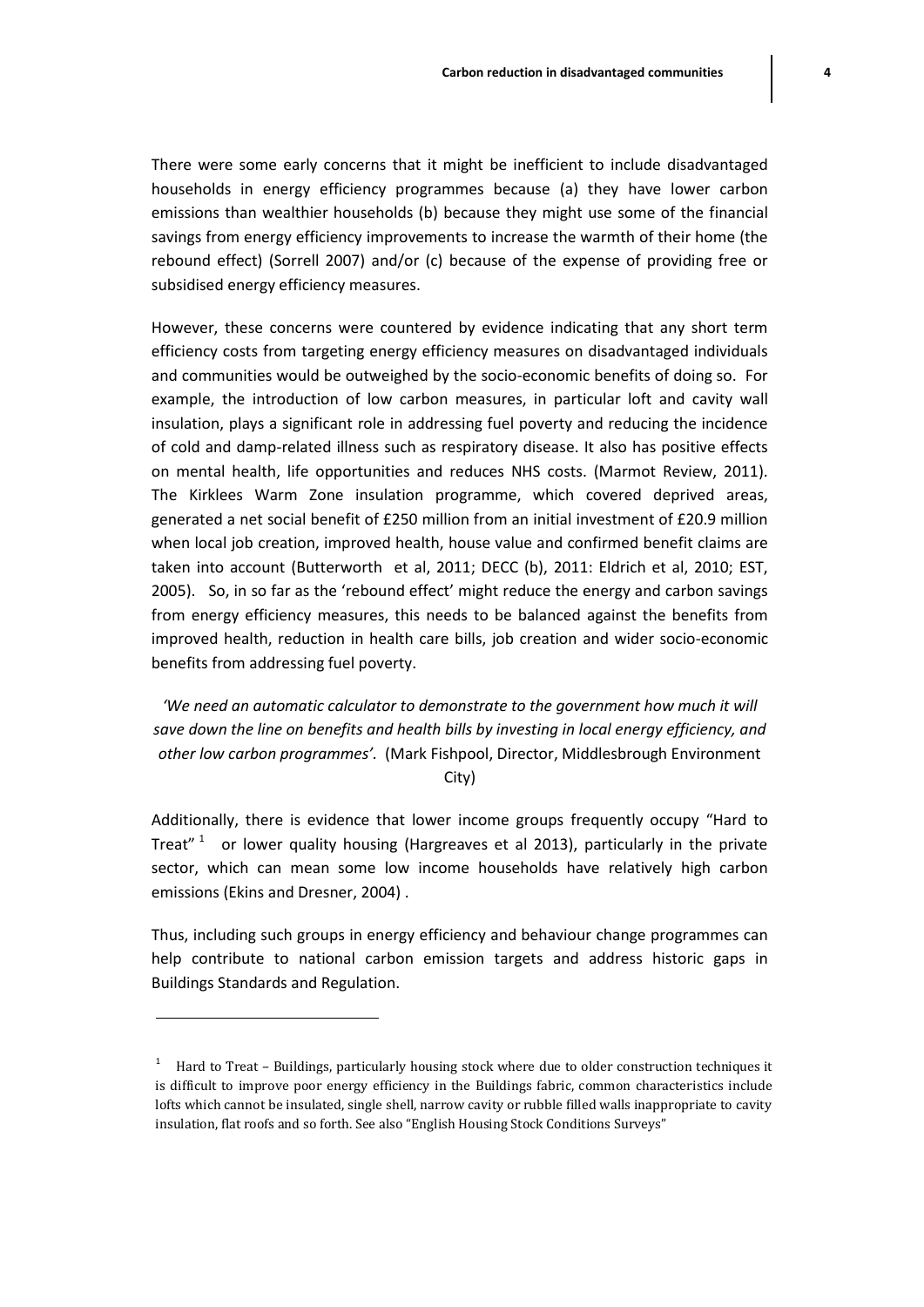#### **2.1 Fairness**

 $\overline{\phantom{a}}$ 

Looking beyond the issue of fuel poverty the inclusion of such groups into carbon reduction programmes can be seen as a fundamental part of achieving social and economic justice. The academic literature indicates that there are two main benchmarks of fairness, or justice, that policies and programme should meet:

- **Procedural justice:** this refers to 'who decides' and 'who participates' in decision making processes. In order to be considered 'fair', decision making processes need to provide affected people with:
- relevant information in a format accessible to them,
- the opportunity to have their views heard, and,
- a transparent process by which to get redress if they are adversely affected by decisions.
- **Distributive justice:** this refers to whether the costs and benefits from a given policy or intervention are distributed fairly between, and within, countries and generations. The international literature on climate justice (Ikeme, 2003) suggests that following criteria should be taken into account to ensure a fair allocation of responsibilities between different countries and organisations for carbon reduction:
- *Responsibility* to reduce emissions; based on an individuals or organisations legal duties and/or the amount of carbon emitted i.e the more an individual or organisation emits the greater their responsibility (This is sometimes known as the 'polluter pays' principle)
- *Capacity* to reduce emissions; based on individual or organisations' capacity to reduce emissions in a fair and effective way including ability to pay
- *Rights* to health (affordable warmth) or protection from environmental harm
- *Efficiency*; based on the cost of interventions which are often ultimately borne by tax payers or consumers.<sup>2</sup>

To be considered 'fair', it is also important that policies and programmes address the structural constraints which can prevent people from participating in or benefiting from

<sup>&</sup>lt;sup>2</sup> It is important to remember that the cheapest financial option may not always be the most economically efficient once externalities and future generations are taken into account. For example, while it might cost more for a local authority to employ local installers to deliver energy efficiency measures, the benefits of such long term inward investment in terms of local jobs and economic activity might outweigh this higher initial cost. Similarly, although in the short term it might be more expensive in the short term to produce renewable energy than energy from fossil fuels, subsidies create new markets which stimulate innovation and drive down future costs.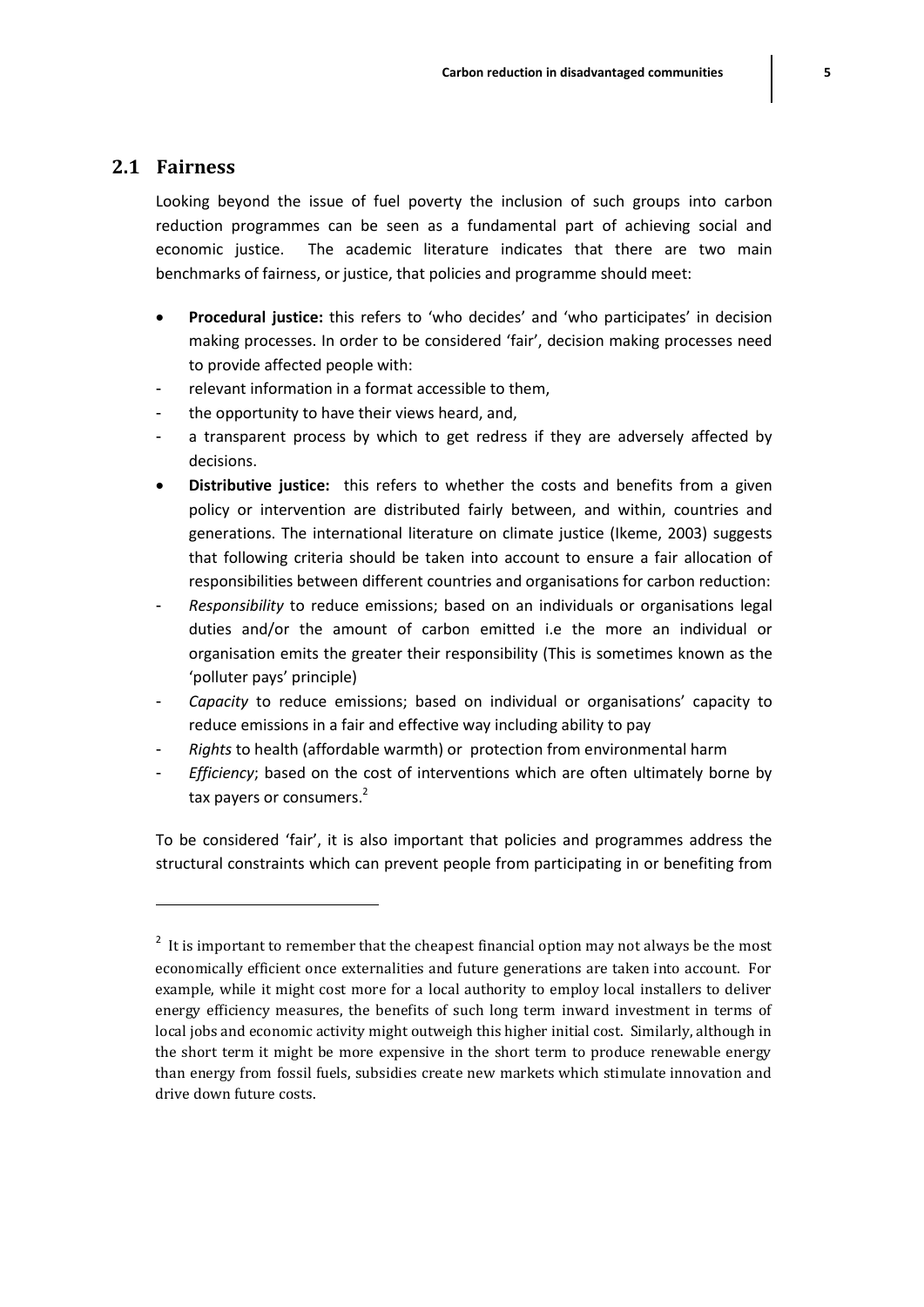decision making processes, policies or programmes when allocating rights and responsibilities for carbon mitigation (Bulkeley and Fuller, 2012). These might relate to economic issues (e.g. jobs and incomes), cost and availability of technologies and infrastructures, institutional practices, socio-economic inequalities, power relations, economic growth models, cultural values etc. In practice governments may give greater weight to some of these elements than others.

Ensuring just distribution of costs and benefits carbon reduction policies and programmes is also important for pragmatic and strategic reason as it helps generate political support and reduce public resistance to carbon mitigation policies and programmes (Buell, 2011).

#### **2.2 Effectiveness**

As with other policies and programmes, carbon reduction initiatives also need to be assessed in relation to benchmarks of accessibility, effectiveness and sustainability of interventions. As noted above EVALOC data had not been fully analysed at the time of writing so the data we can draw on at this time is partial.

#### **3 The community context**

We provide a brief overview of the contexts for the four case study communities, before turning to look at the design of their strategies and key learning points.

**Easterside** has a population of 3,250 people or 1,328 households and is located approximately three miles from Middlesbrough town centre. It is amongst the top 20% most disadvantaged areas in England. 34% of the housing stock is social housing. It is typical of many estates in Middlesbrough and northern England in terms of housing types.

**Hillhouse in Kirklees** is a neighbourhood of around 768 households close to Huddersfield town centre, which has a very diverse mix of residents, with over 65% from various minority ethnic groups. It is one of the most deprived areas in the UK. It has an unusually high proportion of privately owned and rented hard to treat homes (primarily rubble fill stone terraces c.1800's) and also has a relatively transient population.

*'I've knocked on doors of refugees who were terrified of authority figures (the council) because of their past experiences in another country. It puts 'hard to reach' in a different category – where the sensitivities are multiple and the issues of deprivation are profound'.* (Ruth Sherratt –LCCC Manager Hillhouse Kirklees Council 2010-2013)

**Blacon** is a suburb near Chester and was once the largest social housing estate in Europe. It has approximately 17,500 residents. Two fifths of the area is in the top 10% of disadvantaged area in the UK. At one time it contained one of the largest council housing estates in Europe. There are approximately 17,500 residents with about half of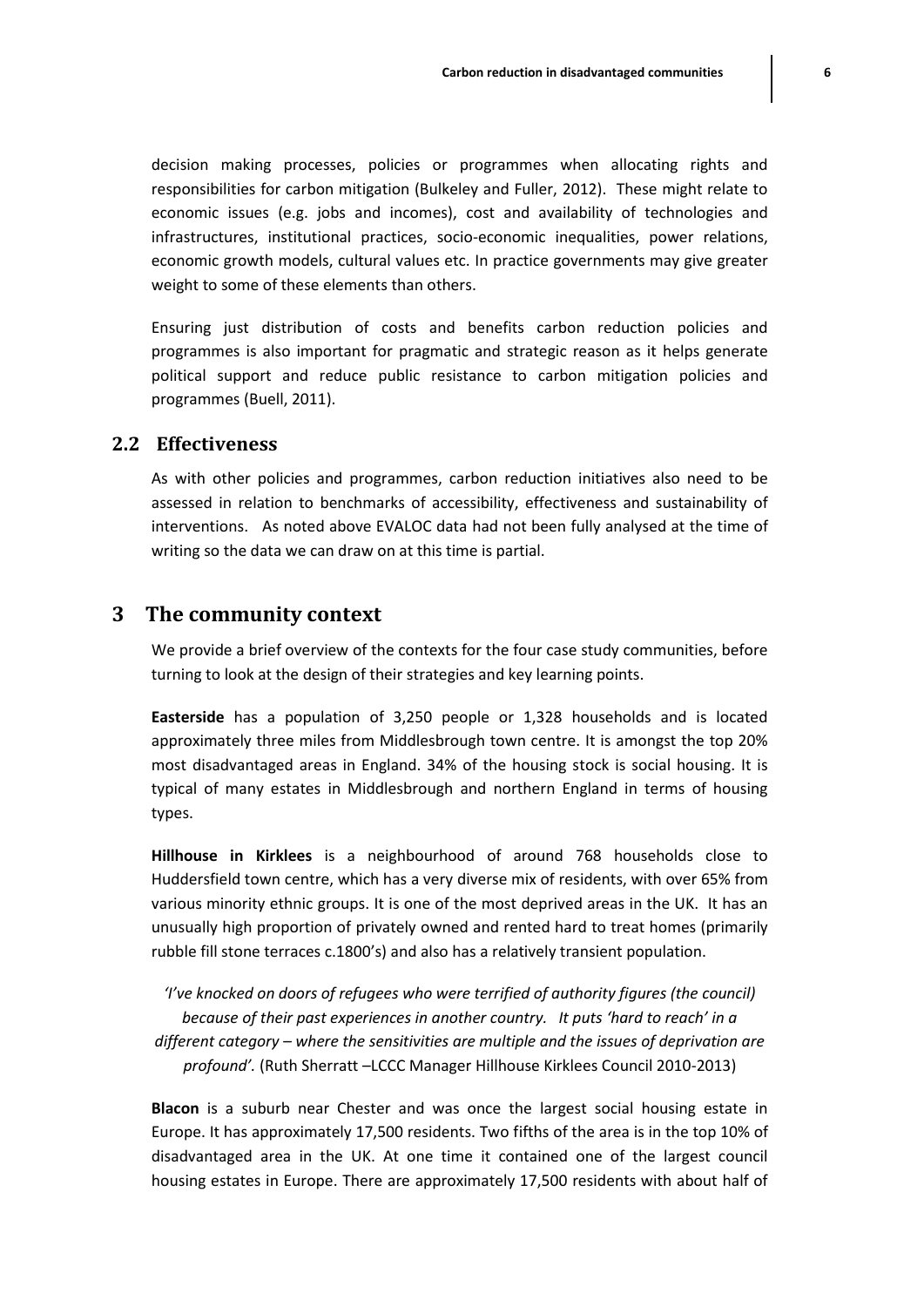these living in housing association accommodation, a third living in right to buy and 20% in owner occupied housing, plus a small amount of private rented stock.

**Barton in Oxford** is one of most disadvantaged areas in the country. The City Council's own housing stock is classed as non-traditional, prefabricated steel-frame system but already meets the Decent Homes Standard because it was over-clad a few years back. There are around 130 "right-to-buy" homes which not taken up council insulation and improvement offers, and there is a new development planned for New Barton of 800 new homes. The Council wants to upgrade existing stock and hence avoid creating a social divide.

#### **4 LCC vision, aims and messages**

#### **4.1 Outline of LCCs vision, aims and messages**

The case study LCCs see carbon reduction as offering an opportunity to build fairer, more prosperous and sustainable communities, as well as reducing their contribution to climate change. Their primary aims are to address fuel poverty and thus help residents save money on expensive fuel bills and improve their health through warmer homes, with carbon reduction seen as an important but secondary aim. The LCCs seek to achieve this by helping households reduce energy use, increase household energy efficiency, and in some cases generate renewable energy.

The case study LCCs also run other low carbon community projects to improving health and well-being. For example: Sustainable Blacon runs projects to regenerate local spaces, promote cycling, and establish local recycling enterprises to create local jobs; Kirklees runs community events for local residents which provide practical advice about state benefits and energy saving, but also help isolated people meet to build trust and relationships; and Eco-Easterside runs 'active travel' projects to increase cycling, local food growing to increase the consumption of fresh vegetables, and waste reduction projects.

In line with their aims and objectives the case study LCCs focus their primary communication messages on the practical benefits carbon reduction projects can generate for local people.

*'What really matters to people is their health, the safety of the area and their income, so going in with a carbon argument is not necessarily the best approach.'* (Ruth Sherratt – LCCC Manager Hillhouse Kirklees Council 2010-2013)

However, some of the LCCs also emphasise the wider social and environmental, as well as the practical, value of the interventions. Sustainable Blacon's messages focus on both their community, and climate change and the planet. The Eco-Easterside project uses the One Planet Living messages: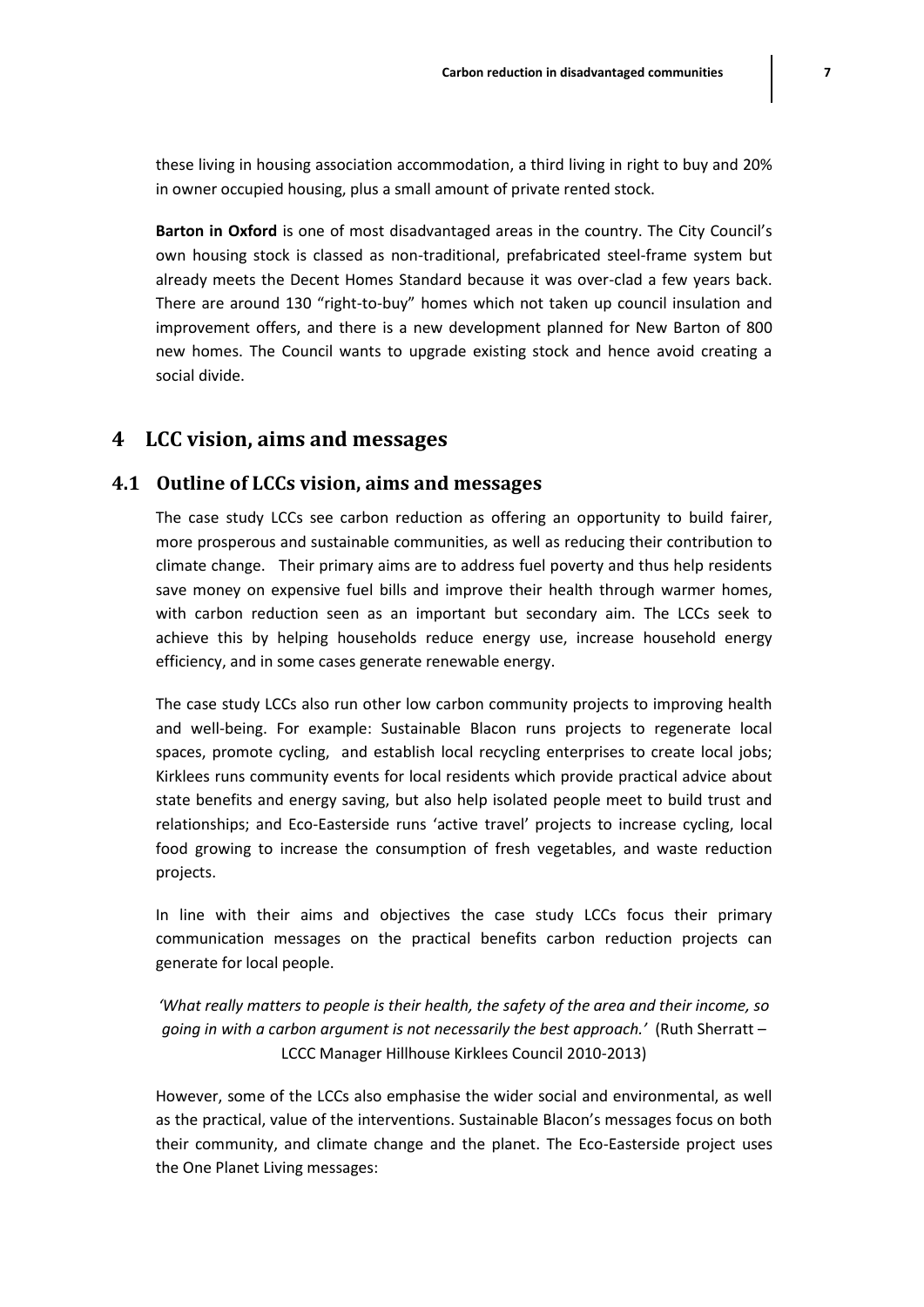*"Sustainability" is more than just the environment; it integrates social and economic well-being with improving the local environment and reducing the harmful impacts we have on the community'………. 'As the country goes through a time of economic austerity, at a first glance some people might think that One Planet Living is a luxury that we can't afford … but One Planet Living has a lot to say about looking after household budgets and sustaining community in the hard times. We can all cut our energy consumption and save on those energy bills. A lot of things - taking a walk, sharing time with friends, going on a community litter-pick, visiting the library, park or museum - cost little and sustain well-being and a sense of community. So, One Planet Living is good for our wallets, our households and our communities. Everyone agrees that there is only one planet Earth to live on, so the sooner we move away from a three planet lifestyle to One Planet Living the sooner we safeguard the planet for future generations'.*  (Middlesbrough's One Planet Living Sustainability Action Plan, 2011).

*Carbon reduction projects, and community development, essentially involve the same approach.'* (Local resident, Oxford)

#### **4.2 Key learning points**

EVALOC shared learning workshops and wider research suggests that:

**Carbon reduction policies and programmes offer an opportunity to generate practical benefits for residents as well as helping reduce carbon emissions.** EVALOC data on the effectiveness and impacts of the LCCs (DECC funded) interventions had not been fully analysed at the time of writing. However, there is emerging evidence from the household interviews and household energy monitoring, with households that have received technical and/or behavioural interventions from the LCCs, of reduced energy use and fuel bills. In houses that have received fabric measures such as cavity wall and loft insulation there is also some emerging evidence of increased comfort levels and enhanced internal environmental conditions in homes.

*78% of households (that had received a behavioural or technical intervention from the LCCs)* state that they strongly/tend to agree with the statement: the LCC is helping *people like me reduce their energy bills; 90% of the same households state that they strongly/tend to agree with the statement: the LCC is helping people like me reduce their energy consumption.* (EVALOC household interviews, 2012)

Data collected from EVALOC's carbon mapping of a wider sample of households in each LCC also suggests reductions in energy use above national trends. This suggests that LCCs may be having a wider impact than just the 'direct beneficiaries' of the interventions. Community level research shows evidence of wider impacts in some communities such as increased social interaction and pride and increased alternative transport measures being adopted in some communities.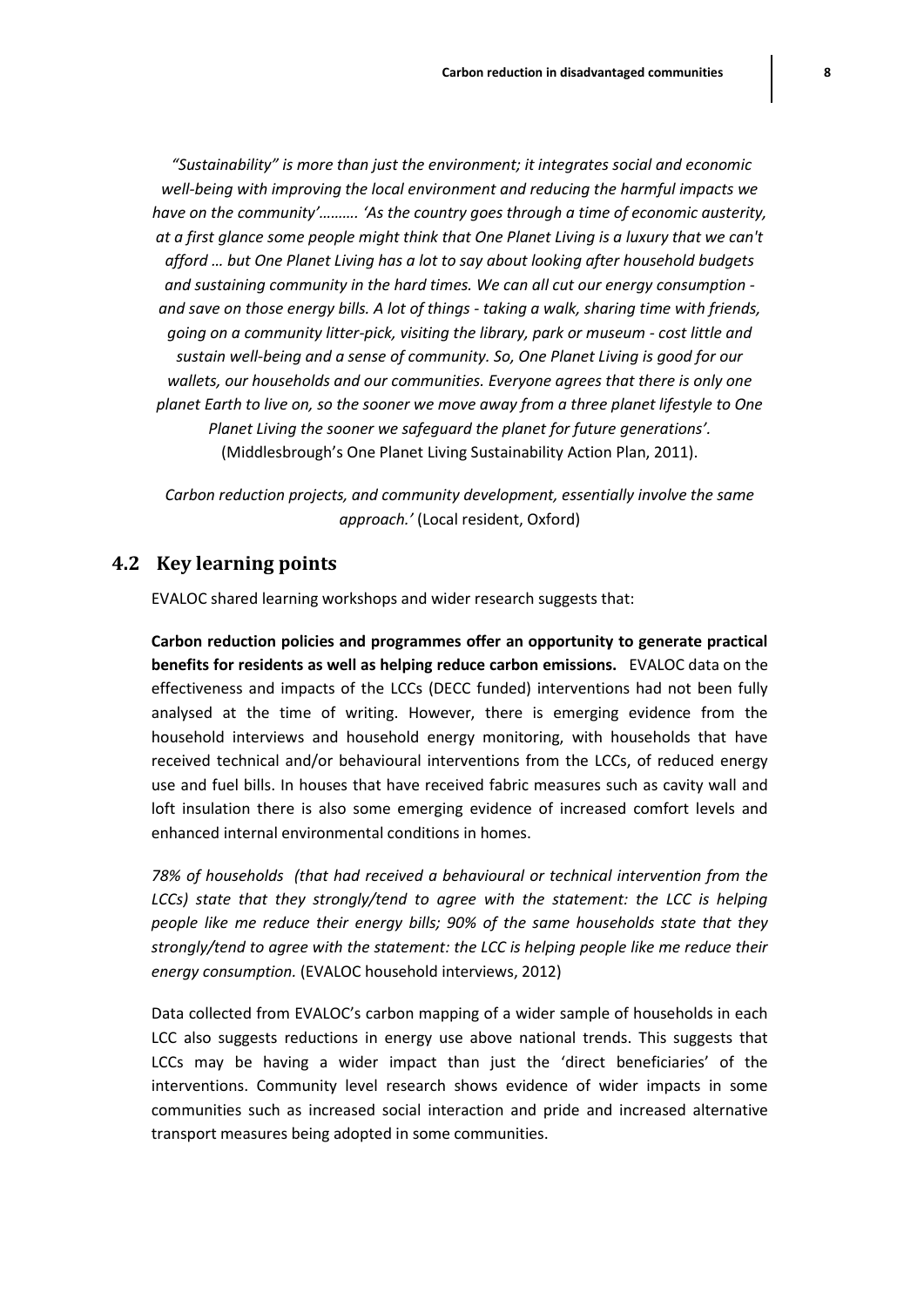*'The Easterside estate has seen a reduction in local crime over recent years, and Middlesbrough has seen a 75% increase in cycle journeys over the last five years.'* (Mark Fishpool, Director, Middlesbrough Environment City)

**While it makes sense for LCCs to focus their primary communication and engagement messages on the positive practical benefits associated with household carbon reduction there is also a value in using secondary messages to emphasise the environmental and social benefits of saving energy and reducing carbon emissions:**

*'There's a judgement that poorer people don't care about climate change – but that's rubbish – they can't afford to care as they have so much else to care about. The difference is between caring and then having the time, wealth and status to then act that out…. I've also worked with wealthy communities, some of whose population care far less…..I've actually had people say why should I care when I can afford it.'* (Ruth Sherratt –LCCC Manager Hillhouse Kirklees Council 2010-2013)

*'When we put up the Photovoltaic in Hillhouse it was at the height of the Pakistan floods of 2010 and the community saw a relationship between the two immediately.'* (Ruth Sherratt –LCCC Manager Hillhouse Kirklees Council 2010-2013).

*'At the beginning people were just interested in saving money for themselves but once they are educated they begin to understand the right way of going about things and get more concerned about climate change and the environment.'* (Blacon, local resident).

*"You should never write off a community as not interested in climate change because it is disadvantaged. There are people who have no money and a tough life but really get the whole global message as a moral thing….and it offers a big opportunity to do something which can empower people.'* (Jennifer Carr, Sustainable Environment officer, Oxford City Council)

Emerging evidence from the first wave of household interviews in Easterside where the LCC uses the One Planet Living messages shows high levels of concern among respondents about climate change, security of energy supply and energy prices and high levels of motivation to save energy in both the individual households and the wider community. Motivations include not only cost, but also environmental and social, considerations with respondents mentioning: *'Finance, environment and the future"; 'Social responsibility', 'Because it's helping the environment and I've got a young son who I want, you know, things to be nice for him'*. Evidence from research at Eco-Easterside's community events also shows that the majority of people leave feeling more motivated to reduce their energy use. When asked what was the most important thing they learnt at the event many people mentioned practical issues about saving energy but others specifically mentioned *'how the climate is changing', 'to look after the planet and yourself', 'you can still have fun while being eco-friendly', 'that everyone is*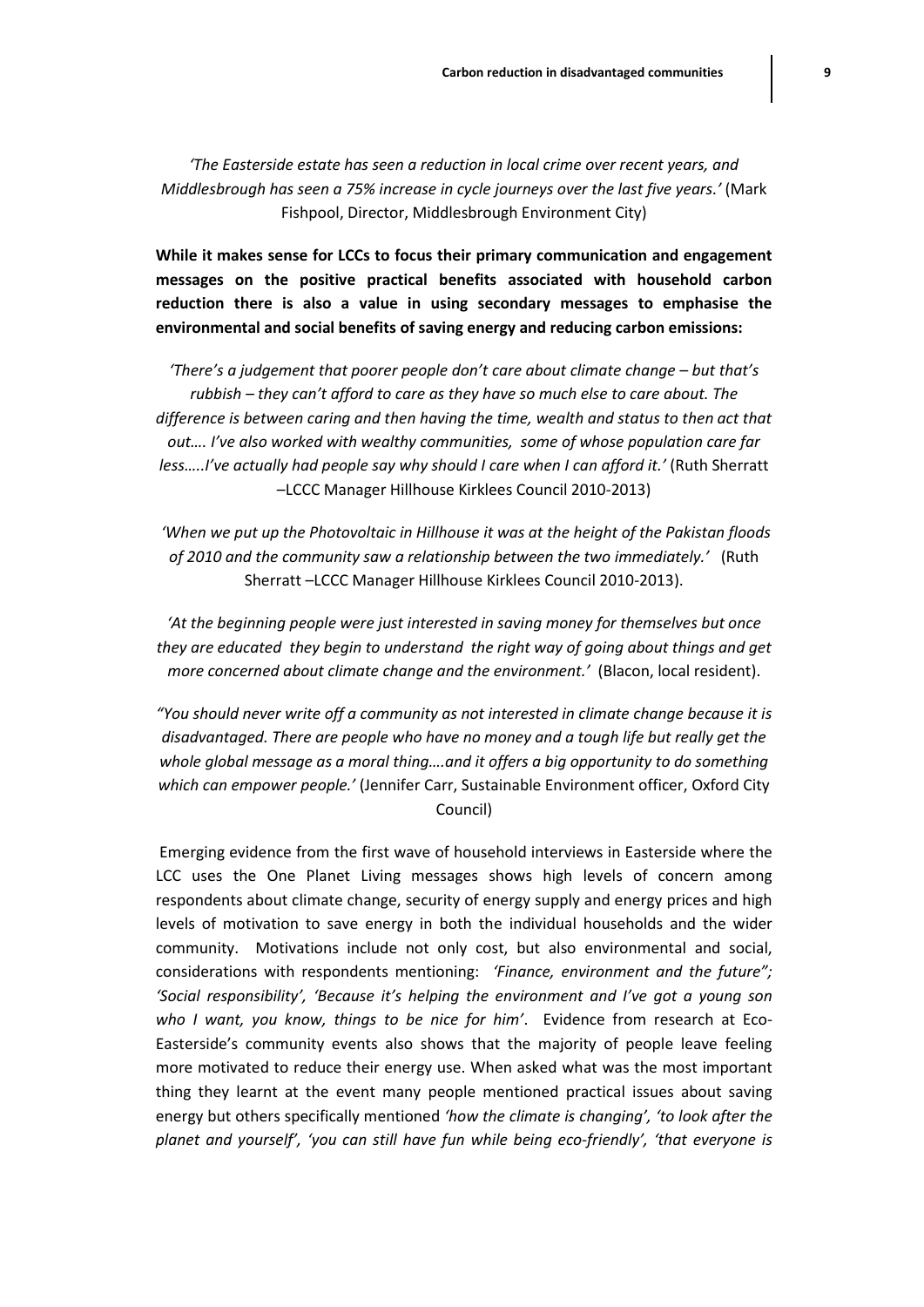# **5 Roles and capacities of local organisations**

*'community events are fun and people want change'.*

#### **5.1 Outline of LCCs roles and capacities**

As suggested above different organisations will have different responsibility and capacity to reduce carbon emissions. There is a range of different organisations involved in the different case study LCCs, including local authorities, city-wide not-for-profit organisations and community-led organisations. One common feature is that in each community there is either a partnership, multi-agency or collaborative approach between different local organisations. The precise approach adopted depends in part on the roles and capacities of different actors as described below.

In *Easterside* there is a strong community with a long history of neighbourhood action and partnership working. Although residents did not have a track record in household energy reduction/generation per se, they had a willingness to engage in energy initiatives. There is also a strong town-wide environmental charity, Middlesbrough Environment City (MEC) which works closely with the council to deliver environmental goals, and a housing association (Erimus) which owns a large part of the housing stock and has on the ground staff that are trusted by residents and can promote schemes. So in Easterside there is a partnership approach in which (a) the council plays an 'enabling role' and accesses finance, tenders for local installers, and provides legal support; (b) MEC plays the lead 'doing roles', e.g. coordinating the delivery of energy efficiency and renewable measures to residents and providing them with integrated advice, energy training, and free energy display monitors; and (c) Erimus and the community group help MEC engage and motivate households.

*'What made our project work was having a community group there that was already well respected and established so you won't have to do a lot of the convincing of residents – the group can pass the message on'.* (Mark Fishpool, Director, MEC, Middlesbrough.)

In *Kirklees-Hillhouse* there was not a formally constituted local community organisation so the project was led by the local authority, which also undertakes a range of 'doing' roles including accessing finance, writing legal and contractual documents, procurement, directly engaging the community by door knocking, negotiating with private landlords, coordinating the delivery of energy efficiency and renewable improvements by private installers, and providing a range of integrated advice and energy display monitors. A local multi-agency group (consisting of councillors, community workers, local service agencies, schools and the local family centre) communicates and champions the project, with support from residents and representatives from community groups, and faith leaders.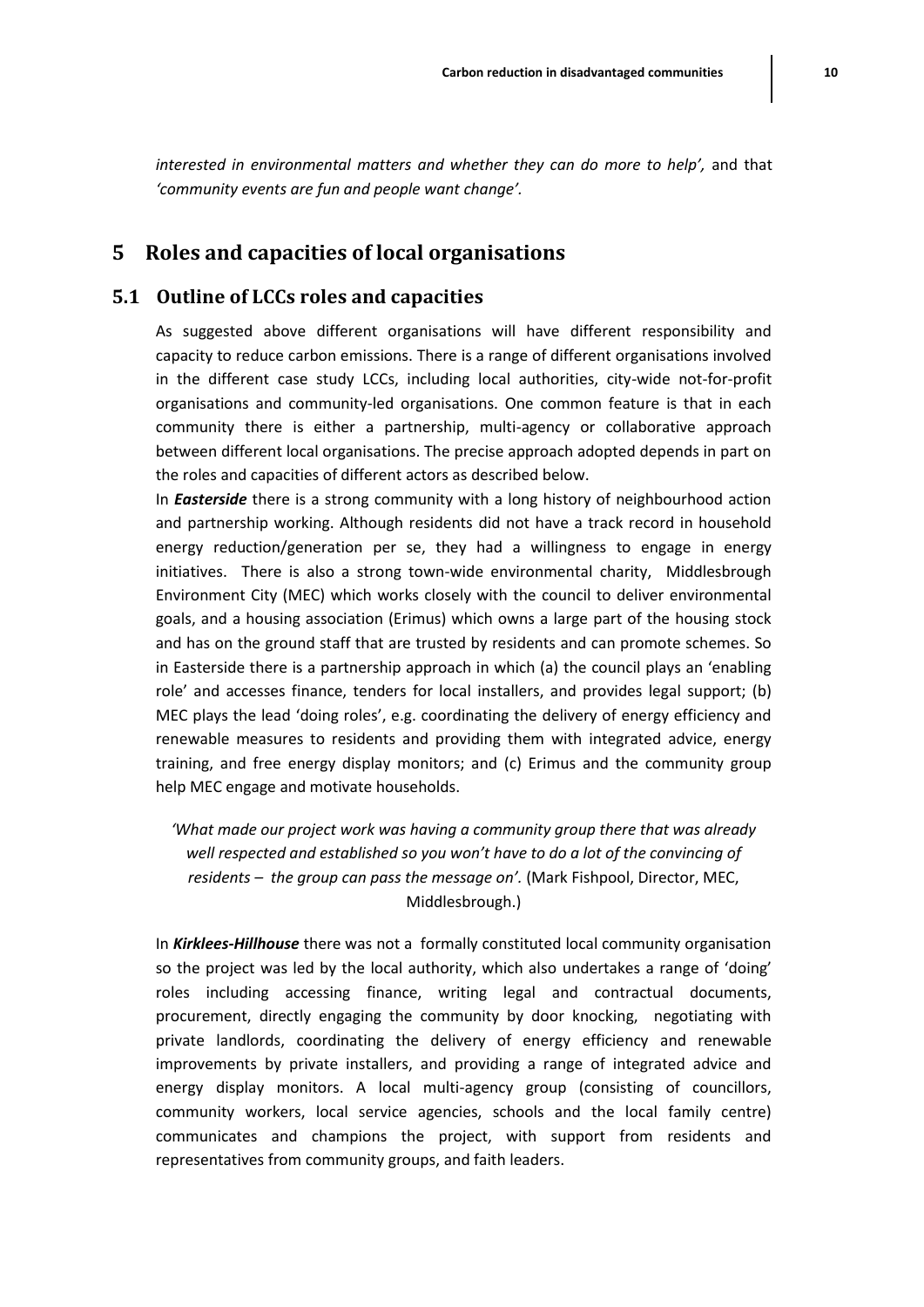In **Blacon,** the project was delivered by staff and volunteers from Sustainable Blacon, a subsidiary of Blacon Community Trust (a charitable company), as the council was not running carbon reduction or fuel poverty programmes in the area. Sustainable Blacon also received some support from paid workers at Blacon Community Trust, and advice from their board which includes council officers and councillors from Cheshire West and Chester Council. The aims of the Blacon Community Trust are to build a better area by involving the community in finding solutions to local problems, and by joined-up working with local authorities, voluntary organisations and residents.

*'The organisation makes it possible, residents make it happen'* (Sustainable Blacon's strap line).

In **Oxford** there are a number of LCCGs in the city with a track record in encouraging and supporting households to reduce carbon emissions and install community renewables. There is also an Oxfordshire-wide community interest company, called the Low Carbon Hub, which supports communities to develop energy reduction and energy renewable projects. So in Oxford there is a partnership approach in which (a) the local authority plays an 'enabling' role in tendering for installers, helping accessing financing (b) the Low Carbon Hub, leads delivery in some areas and supports LCCGs to deliver in others, and (c) LCCGs either play a direct delivery and/or supportive role depending on their capacity. As **Oxford-Barton** is a disadvantaged area, and the local community association does not have delivery capacity, the Hub played a more active delivery role in the project than in areas of low or medium deprivation in Oxford where LCCGs might be the only delivery agent organisations.

#### **5.2 Key learning points**

EVALOC's shared learning workshops and wider research indicates that:

*Local organisations play a wide range of important roles in reducing household energy use and carbon emissions, addressing fuel poverty and improving health*. These include:

- **Downstream roles:** developing innovatory approaches, community engagement, empowering residents, changing energy using behaviours, encouraging the adoption of or delivering low carbon technologies, addressing fuel poverty;
- **Midstream roles:** catalysing and/or collaborating with other local actors; sharing and disseminating innovations and best practice with other LCCGs;
- **Upstream roles:** influencing the local and national policy environment.

*Local organisations have varying capacities and competencies to undertake these roles, which is linked in part to funding:*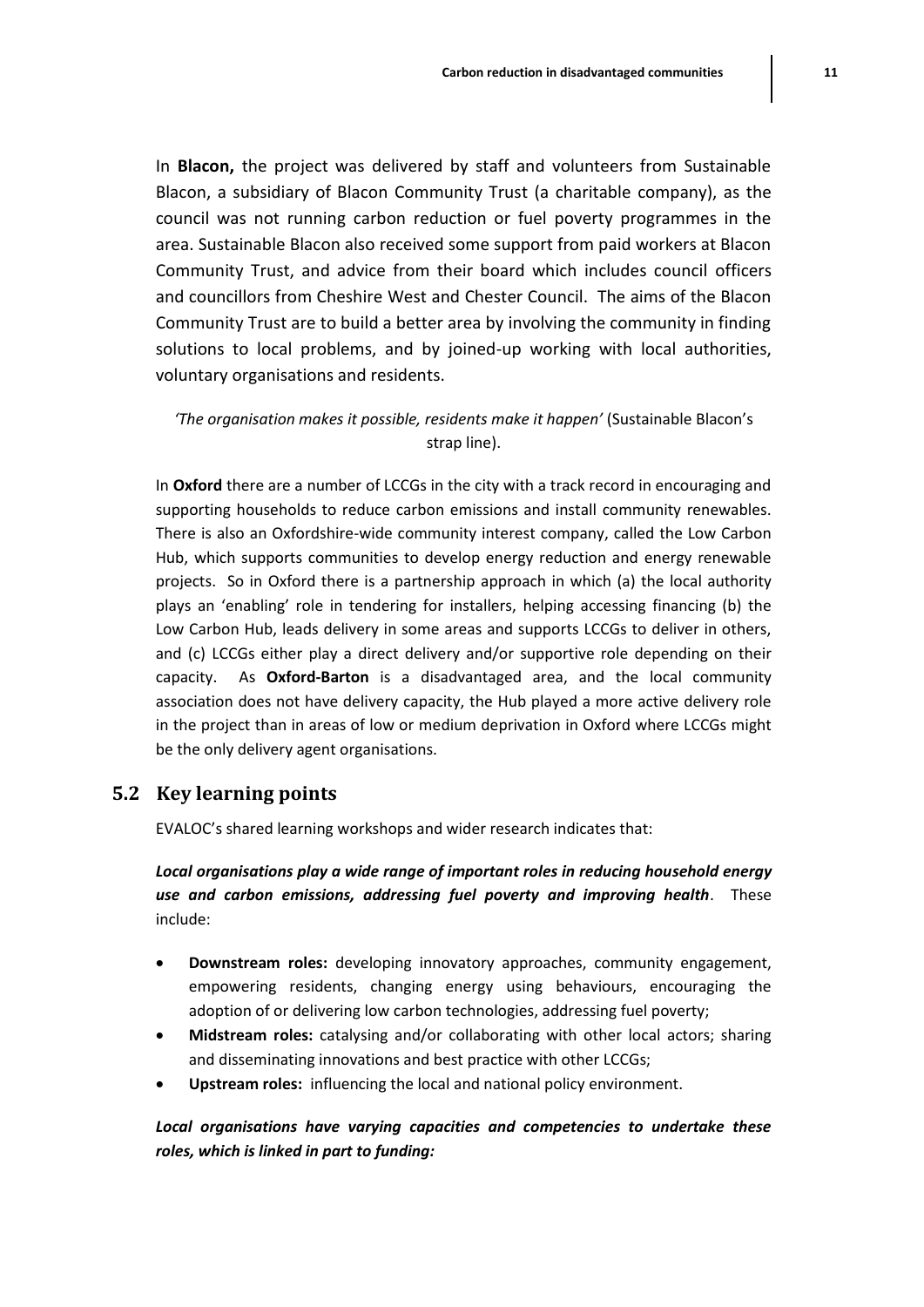- *EVALOC Local Authorities* seek to play all these roles to a greater or less extent and feel strongest in in enabling the uptake of low carbon technologies and addressing fuel poverty. In addition, they also play important but often invisible process roles including: convening, leading and coordinating local partnerships or multi agency approaches (Oxford, Kirklees); helping access funds and facilitated cash flow (Middlesbrough Council, Kirklees, Oxford); coordinating city/area wide domestic carbon reduction strategies and installation of low carbon technologies (Kirklees); engaging local residents (Kirklees, Oxford); recommending/badging suppliers and installers (Middlesbrough-Easterside and Kirklees); negotiating with landlords (Kirklees); enforcing existing legislation (Health & Safety, Oxford; Private Sector Landlord obligations Kirklees); providing integrated advice on related issues such as benefits, health and safety etc. (Middlesbrough-Easterside, Kirklees); and organising energy training for front line staff (Middlesbrough-Easterside).
- *City/town wide not-for-profits and/or social enterprises* also play some of these roles in Easterside and Kirklees. Middlesbrough Council has 'sub-contracted' some of its roles to Middlesbrough Environment City (a charity), and Oxford city council has supported the setting up of the Low Carbon Hub (a community interest company) to provide support to community groups and to deliver some of these roles including coordinating the delivery of low carbon technologies. The motivations appear either to be because these organisations are thought to have a greater knowledge and experience of energy/climate change projects, an ability to engage local communities, and/or ability to attract additional sources of funding.
- *Local community groups* also seek to play all the roles identified above to a greater or lesser extent, Our research shows they feel strongest in innovating, engaging, motivating, and empowering local people to take action, encouraging the uptake of low carbon technologies (and in some cases delivering it), and helping change energy behaviours.

#### *Local organisations have limits:*

- *Local authorities* face increasing resource constraints, and lack statutory duties to reduce carbon emissions outside their own estate. Fuel poverty programmes, where they exist, are prioritised in the most deprived areas first leaving a vacuum for the pockets of low income people living in higher income areas. Also, residents may not value or use low carbon technologies effectively when they are provided free or without their active participation, yet resource constraints mean it is difficult for local authorities to prioritise the time-intensive behavioural interventions needed to maximise energy savings and hence achieve sustainable changes in energy use.
- *City-wide not-for-profits* are not representative of, or directly accountable to, the electorate, so their activities might not reflect public priorities, and might weaken local representative democracy.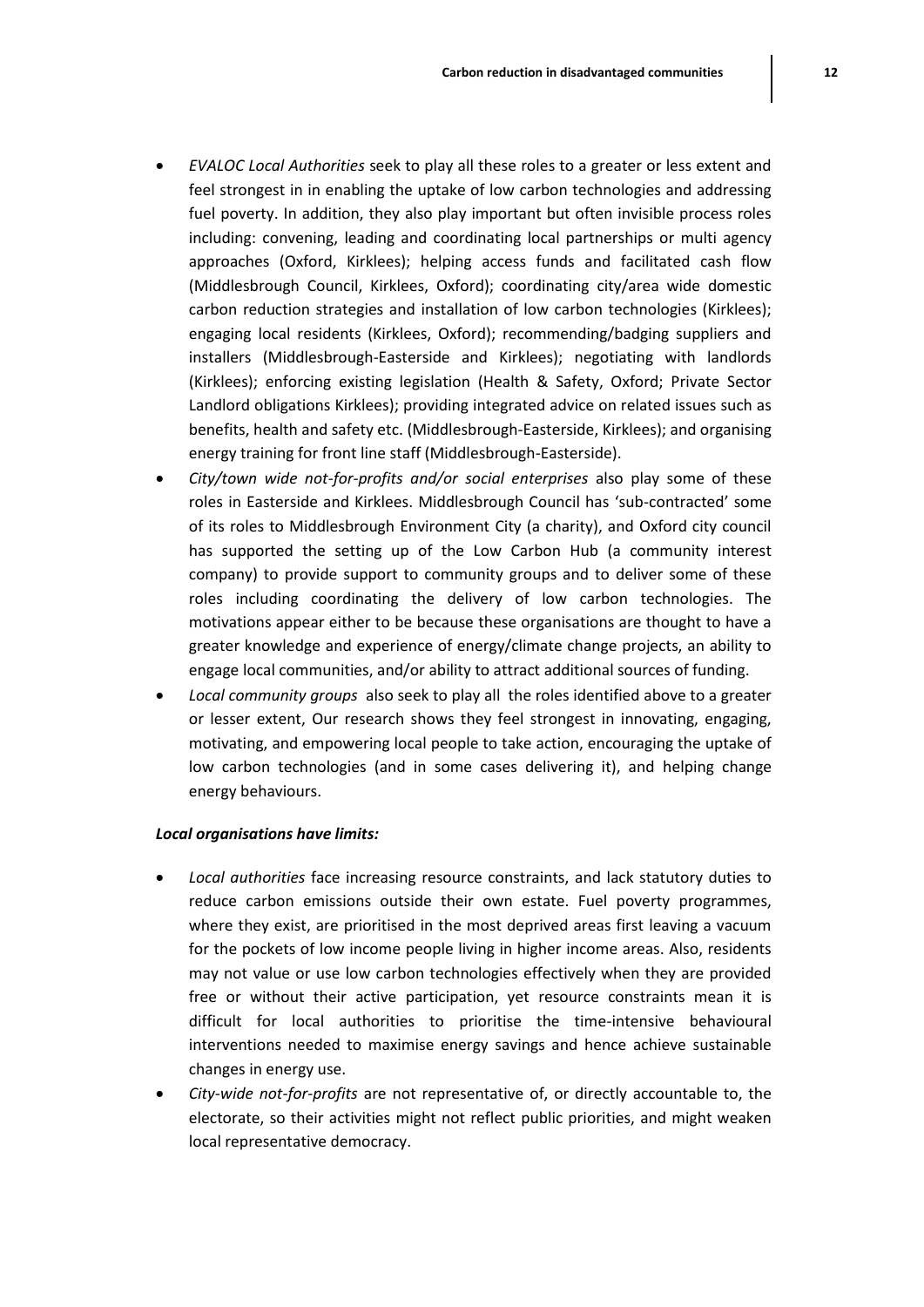*Community groups* lack core funding and hence rely largely on volunteers to undertake their roles. This means they have an uneven spread, capacity and reach and it can be difficult for them to carry out certain roles. For example, while some of the EVALOC low carbon community groups have sought to design inclusive domestic carbon reduction strategies they lack the capacity and resources to coordinate the delivery/installation of measures to people's homes. This is important to ensure that low income and vulnerable groups can access and benefit from them but involves time intensive outreach and skills that LCCGs often do not have. Additionally, community groups are unlikely to have the mandate, resources or skills to directly address residents' related concerns/issues such as benefits, health and safety, negotiations with landlords, legal and administration issues, which are anyway arguably better carried out by the local authority and relevant agencies. Moreover, it is also difficult for locally based community groups to achieve the efficiencies and/or economies of scale that city wide organisations can e.g. in tendering for installers or coordinating delivery/installation to local households at scale (Edrich et al 2010).

*Local partnership approaches can help increase the scale and reach of energy efficiency or renewable programmes by combining the strengths of Local Authorities, LCCGs and not for profit organisations.* However, these benefits are not automatic and must be worked for. Participants in an EVALOC shared learning workshop on Partnership Working (LCCN, January 2011, Oxford) outlined the following ingredients as important for successful partnerships:

- a supportive and equitable policy environment (see section 8 below);
- strong community groups with a track record in energy interventions and/or willingness to engage in new initiatives and/or multi-agency approaches or investment in community development;
- councils that are motivated to act on climate change and prepared to take risks in exploring new partnership approaches;
- local organisations to support community groups and/or deliver direct interventions with households.

Participants also suggested a number of operational criteria for successful partnership working including: clear value added from working together; a credible shared vision; clarity about roles, responsibilities and lines of accountability to people not at the table; mutual understanding and respect between partners e.g. community groups funded as equal partners rather than seen as cheap delivery agents; competence and delivery; a clear structure and timetable.

Wider research on partnerships suggests that LCCGs need to be aware of and manage potential risks of partnership working e.g. not being taken seriously by the council, council being risk-averse and not being open, working to others' agendas, or being diverted from their grassroots work. (See for example Geddes, 2006).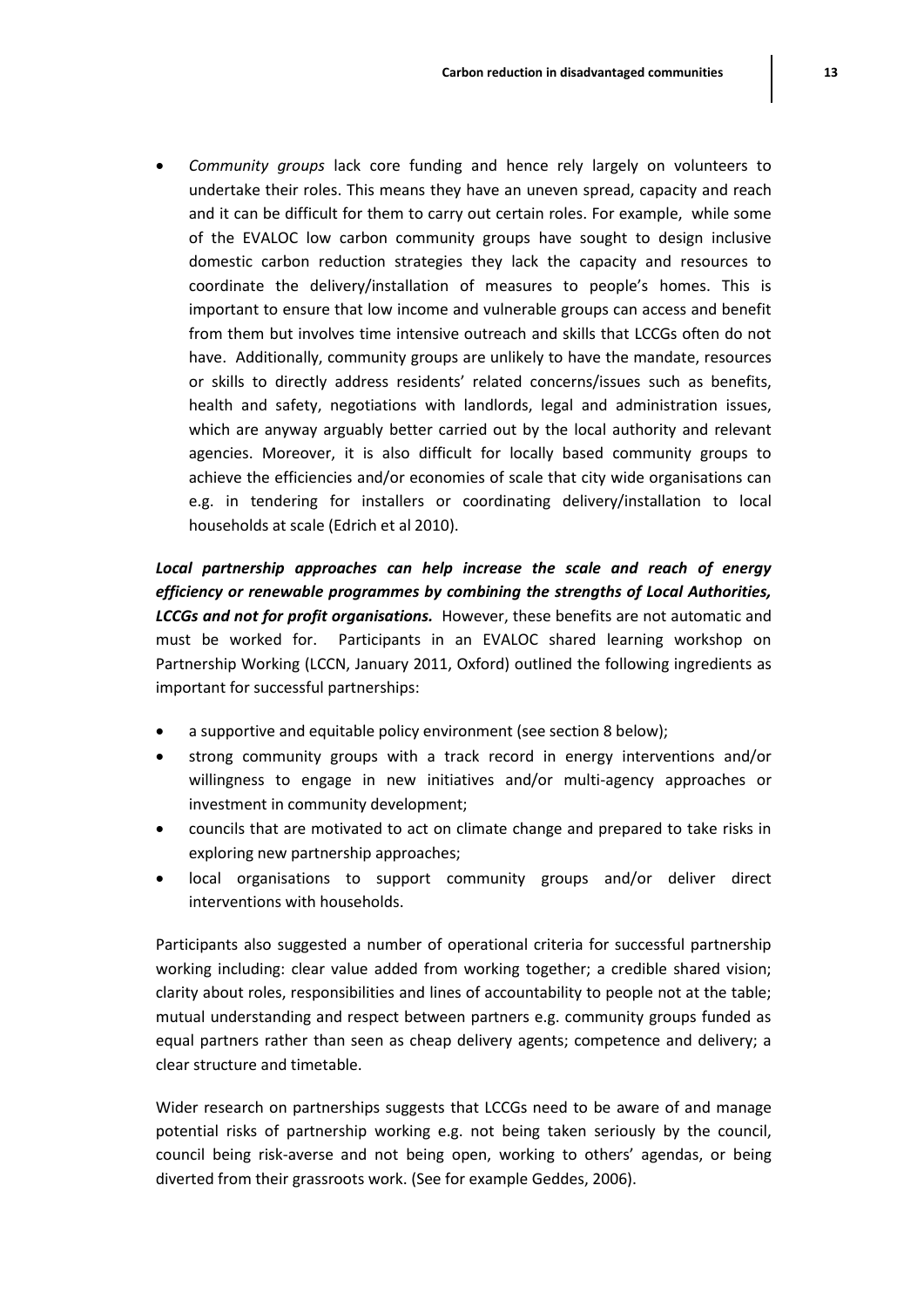*Local organisations are constrained by structural influences on energy use.* These include limitations of or gaps in the national policy framework and financial incentive structure, technologies & infrastructures, as well as socio-economic structures, cultural values, and wider economic policy.

#### **6 Household carbon reduction strategies**

*'Take a risk, aim high, stop thinking of obstacles…because if you make some difference at all it's worth it'.* (Ruth Sherratt –LCCC Manager Hillhouse Kirklees Council 2010-2013)

#### **6.1 Outline of LCC household carbon reduction strategies**

As noted above, the LCCs carry out a range of domestic and community carbon reduction initiatives which also involve reducing fuel poverty, improving health, and generating other local benefits.

**Community Engagement:** In **Easterside**, **Kirklees-Hillhouse** and **Oxford-Barton**, door knocking was an important engagement method. In each case the involvement of the council was seen as important in gaining residents' trust both by 'branding' initiatives and door knocking. Local residents and community volunteers also helped identify and contact people in some cases. In **Blacon** project workers identified 150 participants through community networks, friends and family

Gaining the support of local 'champions' –councillors, religious leaders, community organisations, and community workers – was also seen as important in all cases. Local community events, Schools, Sure Start Centres, churches, and other groups including the University of the Third Age and the Women's Institute were all mentioned as useful places to engage people. These forms of engagement were accompanied by publicity such as radio interviews, letters, leaflets and community events.

All the four LCCs offered financial incentives of one kind or another (see below) to motivate residents to engage in household energy efficiency and/or renewable projects.

**Household energy saving assessments:** In **Easterside** and **Kirklees-Hillhouse** the local authorities contracted local installers and the Kirklees Energy Saving Trust Advice Centre respectively to do free energy assessments for residents. In **Blacon**, the 150 participants in the Blacon Energy Management Programme (BEMP) were given free energy assessments by the project team. In **Oxford-Barton** 119 free energy assessments were carried out by community assessors from the 188 households initially recruited.

**Household energy saving measures:** In **Kirklees** the local authority and in **Easterside** Middlesbrough Environment City (a charity) coordinated the installation of free energy efficiency measures and renewables to residents. Kirklees Council used LCCC funding to pilot the installation of renewable measures to 54 households in Hillhouse including many privately rented properties. (It had previously provided insulation to 51,000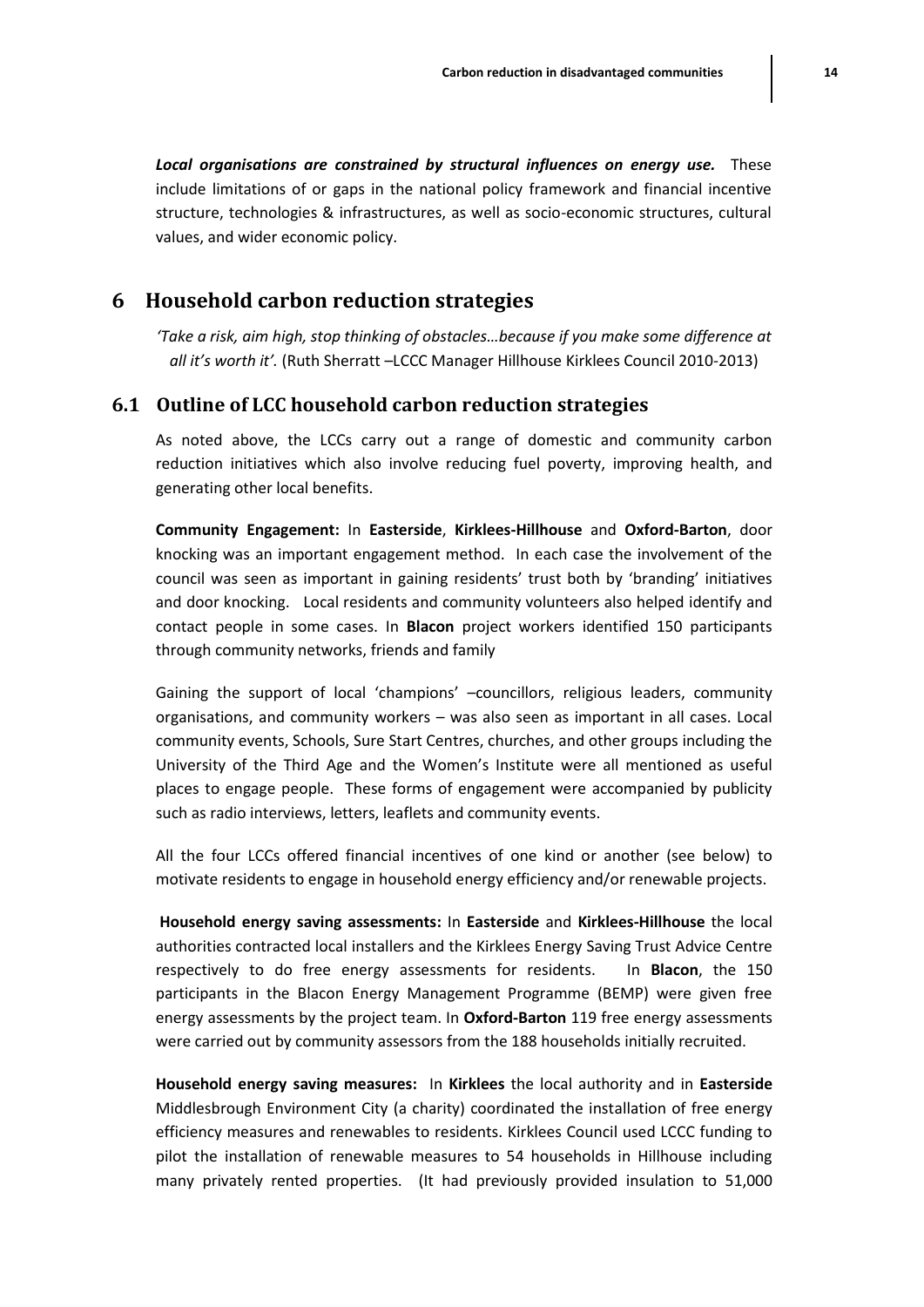homes under its previous Warm Zone programme). The Eco-Easterside project used LCC funding to provide renewable measures to 20 households (MEC had previously fitted 1000 households on benefits with loft and cavity wall insulation and provided insulation measures to 354 households who were just above the benefit line). In **Blacon**, the 150 householders participating in the BEMP were offered up to £2,000 of energy efficiency improvements which may be anything from an energy efficient fridge to the installation of internal solid wall insulation with the measures coordinated by BEMP project staff (See below). In **Oxford-Barton** residents will be able offered free or subsidised energy efficiency measures under the Energy Company Obligation from an installer badged by Oxford City Council and the Low Carbon Hub.

*For every person you stop going through the humiliation of not coping with their bills [through energy efficiency measures], you make their lives a bit less chaotic, and they stand more of a chance of sorting out work, looking after this kids, keeping on top of their house.. most people who are not very well off tend to shop in their local area as they can't afford big journeys so for every penny you save them it's inward investment into the local area'.* (Ruth Sherratt –LCCC Manager Hillhouse Kirklees Council 2010- 2013).

| Community                            | <b>Previous measures</b>                                                                                 | <b>LCC funded measures</b>                                                                                                        |
|--------------------------------------|----------------------------------------------------------------------------------------------------------|-----------------------------------------------------------------------------------------------------------------------------------|
| <b>Kirklees-</b><br><b>Hillhouse</b> | Free insulation of 51,000<br>under Kirklees Warm<br>Zone programme<br>including Hillhouse                | Free energy assessments and<br>installation of free solar PV on 54<br>households                                                  |
| Middlesbrough-<br><b>Easterside</b>  | Free insulation for 1000<br>households on benefits,<br>and 354 households just<br>above the benefit line | Free energy assessments and<br>installation of free solar PV, solar<br>hot water and/or air-source heat<br>pumps to 20 households |
| <b>Blacon</b>                        | Unknown                                                                                                  | Free energy assessments and<br>£2,000 grants for energy efficiency<br><i>improvements</i>                                         |
| <b>Oxford</b> -Barton                | Right to buy which had<br>not taken up previous<br>council insulation offer                              | 119 free energy assessments<br>carried out (Will be followed by<br>delivery of energy efficiency<br>measures)                     |

**Table 2.** Summary of technical measures provided by LCCs to households

**Basic energy advice:** All the LCCs provided some basic advice to residents about energy saving, energy tariffs, and how to use low carbon technologies. In **Easterside**, and in Middlesbrough more widely, MEC has arranged energy saving training to all front line and council agency staff (e.g. front line health staff, community workers, liaison staff in housing associations and front line council staff, plus other workers visiting residents in their homes or in community venues). In **Blacon** a staff member of Sustainable Blacon coordinated volunteers who provided practical advice, encouragement and support to households about using their energy display monitors, arranging a home energy assessment, switching energy suppliers, and the fitting of simple measures such as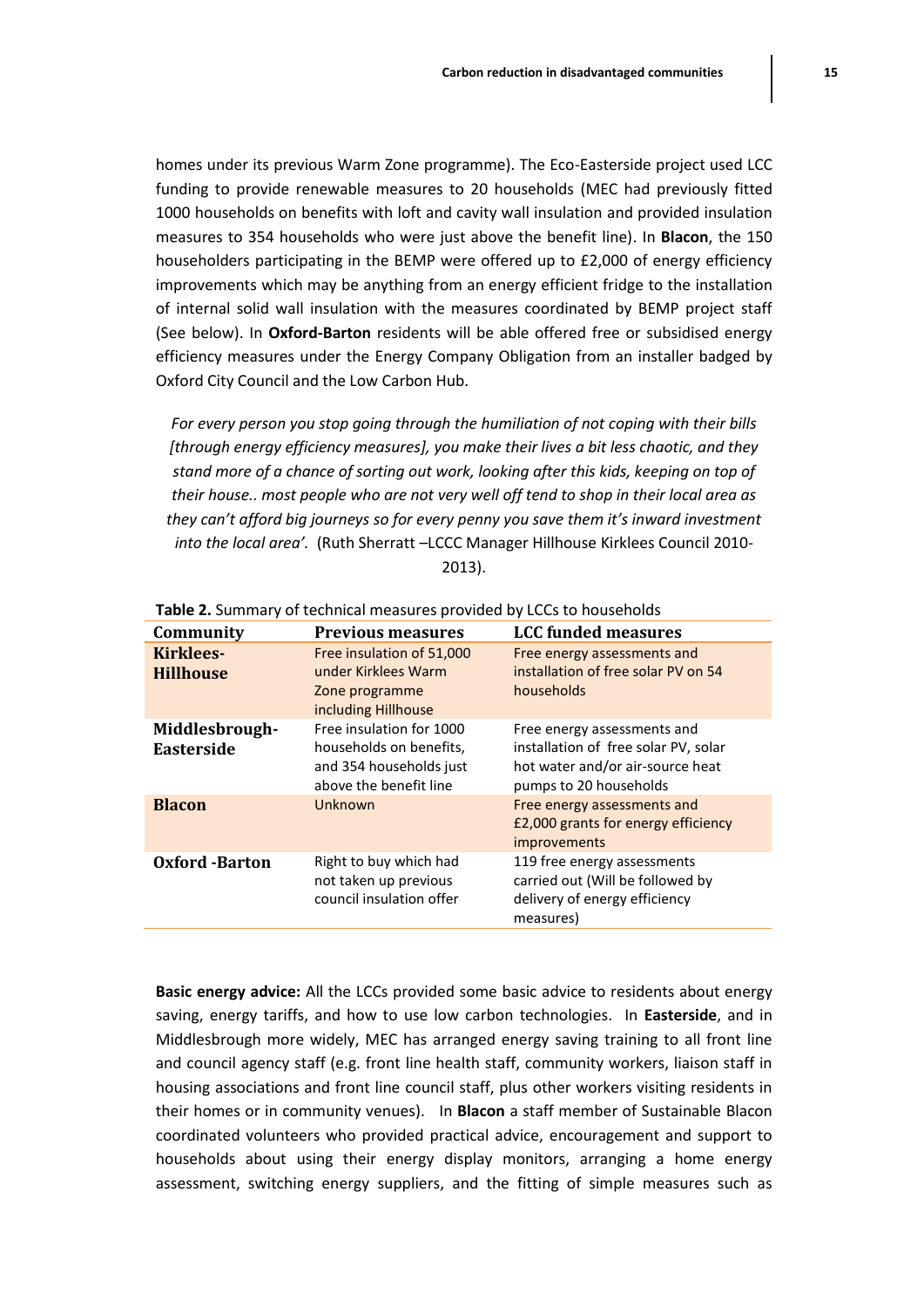draught proofing, power-down plugs and low energy light bulbs.. In **Kirklees** all private sector homes in Hillhouse ward were initially visited by a member of staff from the local Energy Saving Trust Advice Centre (ESTAC) Team, who provided occupants with free and independent one-to-one practical advice. Some further advice then came via a Handyman scheme set up with Future Jobs Funding, which trained local long-term unemployed people to work alongside paid council and charitable sector personnel, to offer draught proofing & tailored energy advice. Kirklees Council staff also helped private tenants obtain permission from landlords for improvements. Additionally, simple basic advice about energy savings, energy bills and tariff switching is made available to residents at community events. In **Oxford-Barton** the assessors gave advice on no-cost and low-cost measures during the assessment itself  $-$  a lot of which were acted on straightaway.

*'We used energy saving games and quizzes with lots of pictures to ensure messages were simple, doable fun and not language prohibitive'* (Ruth Sherratt –LCCC Manager Hillhouse Kirklees Council 2010-2013).

*'The Sure Start Centres and local schools are a good place. The women who attended like something different and love it if anyone can save them on domestic bills -so I have given cooking demonstrations to show them how to save money by cutting vegetables smaller and using less water and a lid on the pan to both ensure they cook faster and less nutrients are lost'* (Ruth Sherratt –LCCC Manager Hillhouse Kirklees Council 2010-2013).

**Joined-up working, related advice and cross referral systems:** Both MEC in **Easterside** and **Kirklees** Council in Hillhouse provide integrated advice *and* a referral system to residents on a range of related issues such as benefits, health and safety, fuel bills, jobs, and training courses.

**Behaviour change/social learning:** In addition to providing basic energy advice, some of the LCCs involved residents in other processes to help them change (energy-using) behaviours. All the projects provided local residents with display monitors to help raise awareness of energy use although with varying uptake and support.

*'Would you believe it … it was seeing how much energy my kettle actually used when I switched on the energy display monitor, and how much that cost, that got me hooked. I then took it [the monitor] to work to show them. …and I'm now a volunteer.'* (Blacon, local resident).

In **Easterside**, the twenty householders who received energy efficiency and renewable measures from the DECC funding were required to attend an Open College Network training course and act as Community Environmental Champions. In **Blacon**, the free energy saving improvements were conditioned on residents participating in monthly meetings (on water, food waste, electricity, white goods, insulation) and recording monthly energy usage. The higher their participation, the higher the value of the energy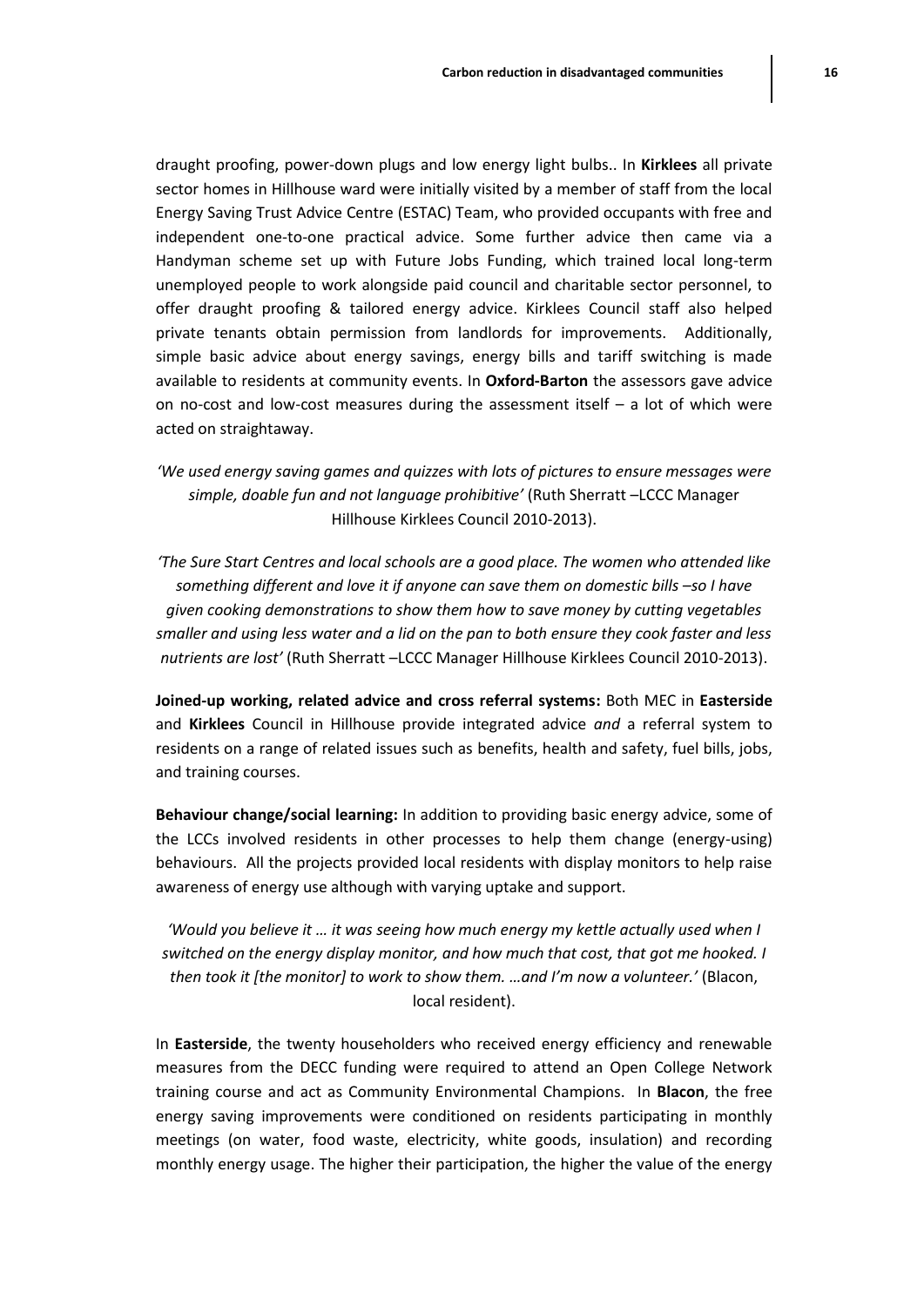saving improvements they received at the end of the project. Residents were also taken on a visit to two local demonstration houses (1 social rented & 1 owned) and to the Centre for Alternative Technology at Machynlleth.

**Community owned renewables:** In **Easterside**, **Kirklees** and **Oxford-Barton** the LCCs all used government grant funding to install renewables on individual households and community buildings. There are agreements with householders and building owners that the FiT is donated to a community fund. This then creates an income that be invested in further carbon cutting projects in the community.

#### **6.2 Key learning points**

EVALOC learning from workshops and wider research suggests that:

*The coordinated area-wide delivery of subsidised energy efficiency and renewable measures is needed help ensure that disadvantaged households can access and benefit from them.* The case study LCCs felt that it was important for the Local Authority (or delegated city wide body) to coordinate the delivery of free measures to households, rather than expect households to organise and pay for them themselves, a finding which is supported by wider evidence (Boardman, 2009). As one council officer in Kirklees said:

*'If we [the council] had not done this project, there was no way the householders would have installed renewable energy or likely energy efficiency measures. Many are unable to access the information and grants that are available to them primarily due to language or comprehension barriers. Because we took it straight to them it made it much easier for them'* (Officer, Kirklees Council 2010-2013).

*Technical measures need to be accompanied by complementary interventions to help widen access and maximise energy savings.* LCCs in the shared learning workshops cited the need for the following measures to complement technical interventions (EVALOC shared learning workshop on partnership, January 2011):

- Engaging residents via door-knocking ;
- Motivating people by helping them see and access the practical benefits from low carbon lifestyles;
- Handholding through the process e.g. form filling;
- Building trust with, and getting consent from, social and private landlords;
- Provision of integrated advice from front line staff about (a) saving energy (b) maximising income through energy tariffs switching, benefits, jobs advice, training (c) advice on health and safety;
- Conditioning the provision of measures on residents participation in training or action learning groups;
- Use of multi-lingual representatives to convey messages in multi-ethnic communities.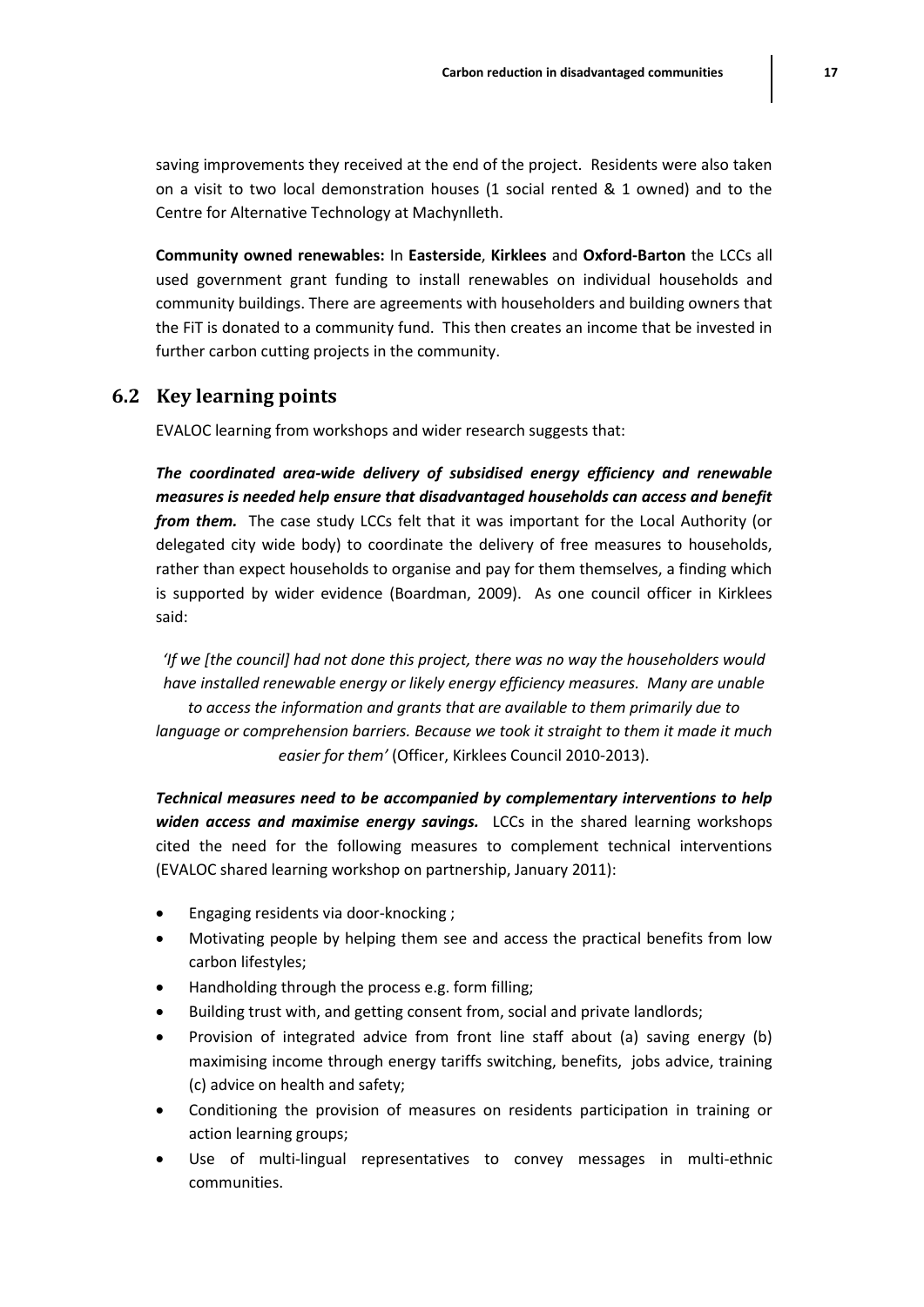*'We tried selling the [renewables] project to people's landlords as an opportunity. We explained they did not have to agree to have them but if they do their Energy Display Certificates will improve, it will be more likely that their tenants will be able to pay their rent [because of savings on electricity bills, and it's a good way of helping tenants feel* part of the community and then they might stay longer'. (Ruth Sherratt -LCCC Manager Hillhouse Kirklees Council 2010-2013).

EVALOC research suggests that in some of the disadvantaged communities the combination of resource constraints, and the time involved in coordinating the delivery of technical measures, can detract LCCs from complementary behavioural or social learning interventions. Yet wider evidence suggests that behaviour change is needed to maximise energy savings and ensure sustainable changes (Schipper et al. 1989; Janda, K, 2009).

Also, the emerging evidence from across the six LCCs data also suggests that there remains a potential gap between 'intent' and 'outcome' linked to lack of knowledge and understanding of occupants about how to use the technologies and the lack of on-going maintenance by installers and residents, among other issues . Such a gap is common to other energy interventions and highlights the need for the provision of appropriate resourcing, infrastructure, training and support for LCCs.

*Resource constraints may mean there is limited support for disadvantaged people living in higher income areas.* As noted above, scarce resources mean that local authorities are unlikely to be able to prioritise fuel poverty programmes in areas of medium or high income in the short to medium term, even though there may be hidden pockets of deprivation. Community groups might emerge in some communities to fill the vacuum but as noted above may not have the resources and capacity to ensure that disadvantaged residents are able to access energy efficiency measures.

*'What worries me is that in areas of medium or low deprivation, where there are only community groups working we might end up with growing inequality because they are mainly voluntary they don't often have the capacity to coordinate the delivery of free energy efficient measures to people's homes or to do benefit checks etc. I don't want to take resources from deprived areas but there are also pockets of disadvantage in these communities so you need at least a minimum of joined up working between community groups and front line agencies'.* (Oxford resident).

Learning from carbon reduction initiatives within communities of disadvantage suggest that a cross-referral system between the council, other front line agencies and community groups might help increase access, as well as training in basic energy advice for relevant front line agency workers and community groups. Prompted by representations from community groups working in **West Oxford**, a middle income area,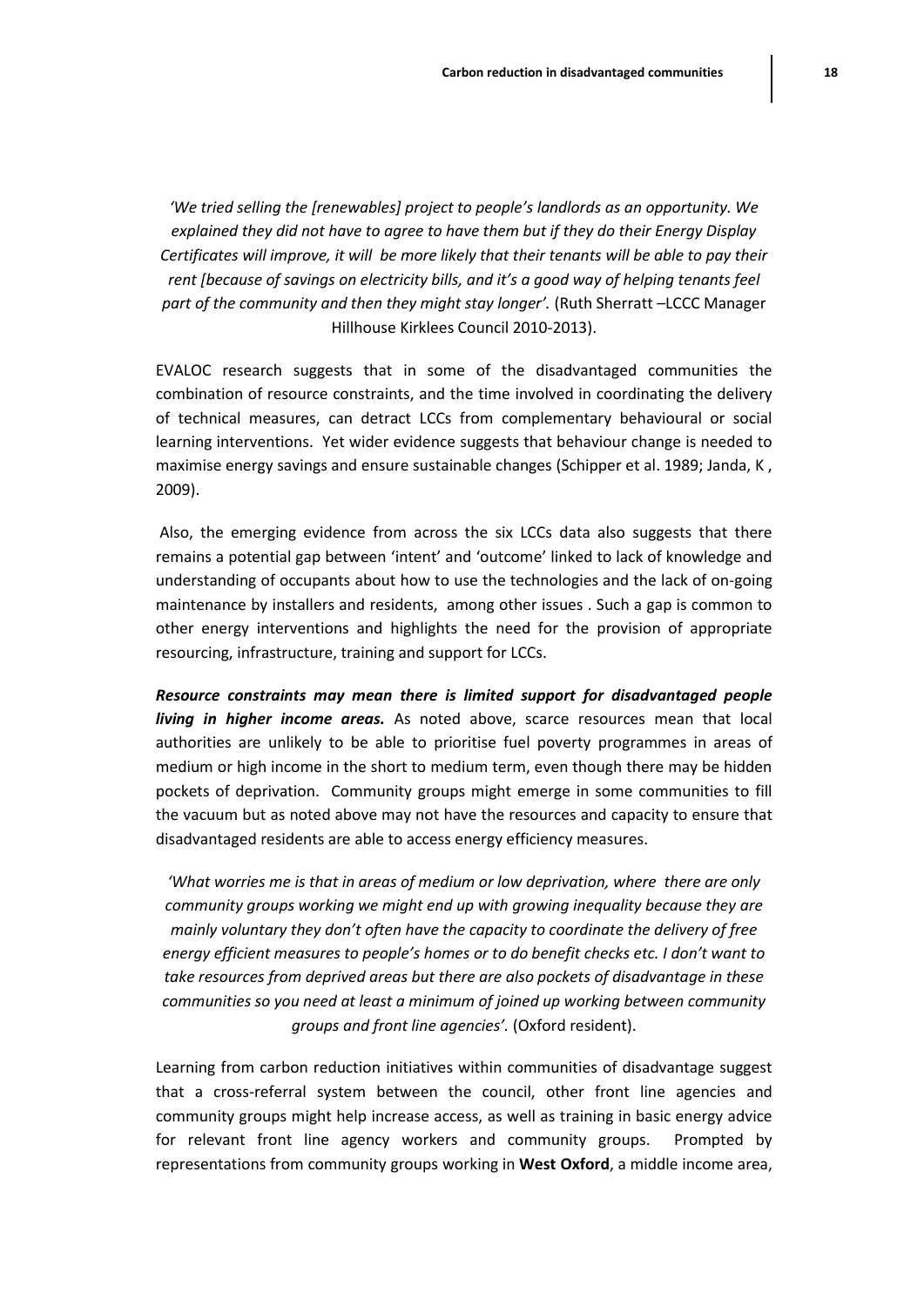Oxford City Council has recently applied for and received funding from the Department of Health to establish a Community Connection Scheme. The scheme funds 'trusted' community groups to identify and contact vulnerable and elderly people in their neighbourhoods and link them to local authorities and other relevant agencies for advice about benefits and fuel bills, fuel vouchers, insulation, draught proofing etc. (See forthcoming briefing).

# **7 Community participation and development**

#### **7.1 Outline of LCC approaches**

All four LCCs have sought to involve community groups and individual residents in their projects, to a greater or lesser extent. In **Easterside** there was a long relationship of trust between the council, MEC, Registered Social Landlords and the local community through the neighbourhood partnership, so local residents were able to be closely involved in project selection, design, implementation and as beneficiaries. In addition as noted above, the delivery and installation of free energy efficiency and renewable measures to households was also conditional on people becoming energy champions and undergoing an energy training course. In **Blacon**, residents were initially involved mainly as beneficiaries rather than in project design, but the £2000 energy efficiency grants offered to them were conditional on their participation in regular meetings. As a result, some have become active and are beginning to take on leadership roles. The **Oxford-Barton** Project was initially suggested at a working group meeting of Low Carbon Oxford partners, which includes community groups. A community group, Low Carbon Barton, has become a key part of the Barton project, which was launched at an annual community event - the 'Barton Bash'. In **Kirklees**, there were no formally constituted community organisations, and whilst residents were not closely involved in overall design or implementation of the projects, they were closely consulted both as potential 'beneficiaries and as 'critical friends':

*'When we first sent householders the necessary paperwork to sign regarding the PV installations only a handful completed it. Although they were keen to be involved, the paperwork acted as an obstacle as they were concerned about what they were signing up to and the longer term implications. It was only after personal visits from the project manager and a local councillor who spent lots of individual time talking through all their questions that many householders felt confident enough to sign….This involved weekend and evening working… spending time dangling babies on your knees and listening to peoples thoughts and concerns about very wide ranging issues… The local councillor acted as a translators...If you get into this mind set hard to reach are not hard to reach anymore and the benefits are incredible but sadly there is rarely the resource to do this'.* (Ruth Sherratt –LCCC Manager Hillhouse Kirklees Council 2010-2013).

**Kirklees** Council also wants to increase residents' involvement through local community events, and plans to set up a community panel to help decide on the use of the Feed in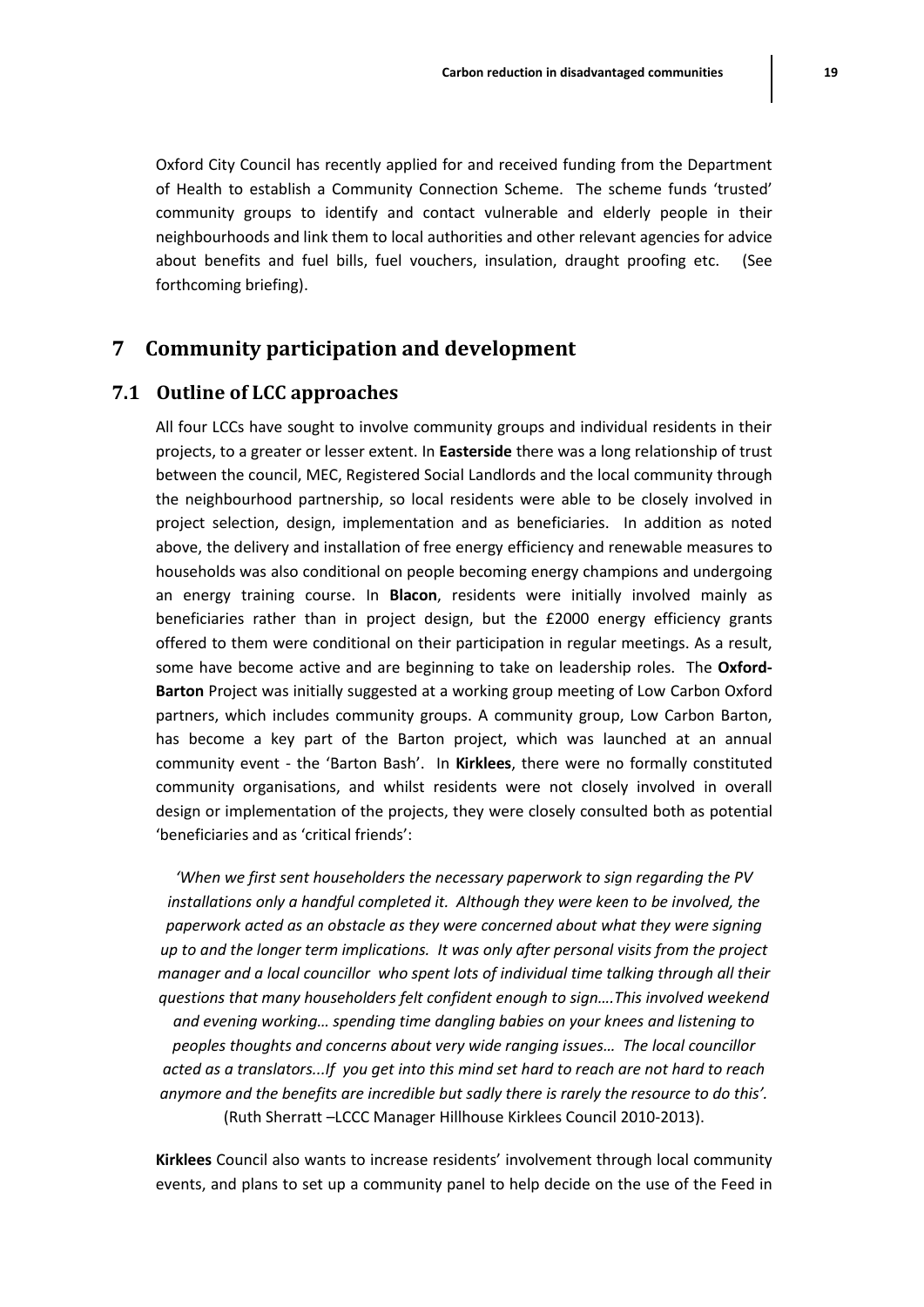Tariff. However, national austerity measures mean that budgets for local authority activities that have no statutory underpinning, such as community participation (as opposed to consultation), are under threat.

# **7.2 Key learning points**

*Resident participation can strengthen understanding, motivation and capacity to reduce energy use and carbon emissions.* EVALOC research suggests, people may not value low carbon interventions, or use them efficiently, if they have not been actively involved in some way, or received training. It is therefore worth investing time, effort and money in strengthening local trust, participation and involvement in local low carbon initiatives. This might require initial investment in community development and efforts to address barriers to participation (such as time, language, skills, agency, identity issue).

*As a bottom line, LCCs need to ensure that they are transparent and accountable to local residents about carbon reduction programmes.* This means providing clear information to all residents about eligibility and allowing opportunities for people to comment on or seek redress about the programmes.

# **8 Finance**

 $\overline{\phantom{a}}$ 

# **8.1 LCC funding**

The LCCs participating in the EVALOC research project were all fortunate to be awarded capital grant funding from DECC as part of the Low Carbon Communities Challenge. This enabled them to pilot new projects and/or accelerate the implementation of existing ones. Initially the LCCs were informed they could receive both the capital grant and the Feed in Tariff (FiT)3 but the government subsequently issued advice that they could only receive capital grants and the FiT up to the de-minimis level (circa 200,000 euros over three years) resulting in some communities having to disinvest. The government then issued advice that other communities would not able to receive capital grants and the FiT.

The LCCs used the capital grants to pay for community and household physical energy efficiency or renewable measures including solar PVs, and solar thermal, wind turbines, energy displays, ground source heat pumps, electric car or waste-oil biodiesel fuelled cars for community car clubs etc.

<sup>&</sup>lt;sup>3</sup> A premium tariff paid for renewable energy generation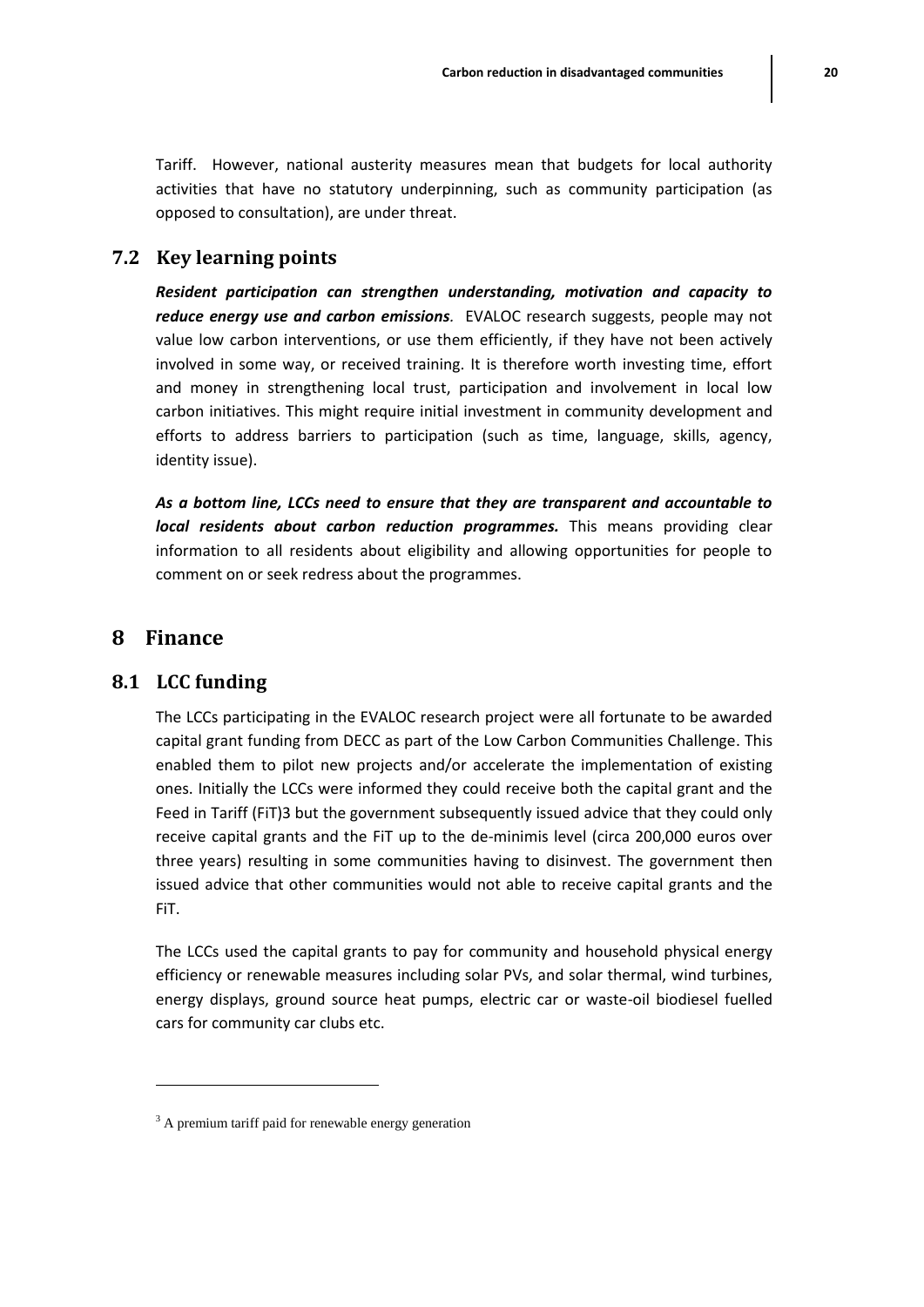There was a small management fee attached to the DECC grant but the complexity of the projects and the on-going commitments to follow up meant that the time spent on the project exceeded this in most cases. The local authorities and city-wide third sector organisations have therefore drawn on revenue from existing budgets and projects to pay for staff time, and community groups and residents have given their time free sometimes at great personal cost.

As outlined above the capital projects either built on the back of, and/or were accompanied by, a range of other household and community energy efficiency and behavioural programmes which were funded from elsewhere and/or conducted voluntarily by local residents.

Some of the EVALOC communities have sought to create a self-sustaining flow of income from the renewable projects to reinvest in further community carbon or fuel poverty reduction projects. However, the complexity of the projects mean that the income has taken a long time to come through and the net revenue is smaller than predicted after subtracting costs for administration and maintenance.

*'We [the council] will need to use a lot of the FiT for on-going administration and maintenance costs for the PV installed, the Council no longer has the staff resource capacity to do this for free and the initiative was in any case always set up in order to test whether it could be independently self-maintaining. Consequently, over the first 10 years – until replacement invertors are installed - the community pot will only be about half the value of the FIT income generated.'* (Ruth Sherratt –LCCC Manager Hillhouse Kirklees Council 2010-2013)'

Some of the EVALOC LCCs were reluctant to accept referrals fees from Green Deal providers as a source of income AS this would undermine their independence and hence local trust.

Lack of adequate revenue funding is therefore a significant constraint for some of the LCCs. Four of the LCCs have managed to sustain their activities. But funding cuts, and withdrawal of statutory obligations on local authorities, means that one local authority led LCC has severely scaled back its environmental and community projects. Lack of sustained funding in another community led LCC means that the number of active volunteers in the local community has shrunk from one hundred to six.

*'By the end of March we [the local community group] will have no funding anymore – so how can we put out (our?) enthusiasm over if we have nothing to offer.'* (Blacon, Local resident)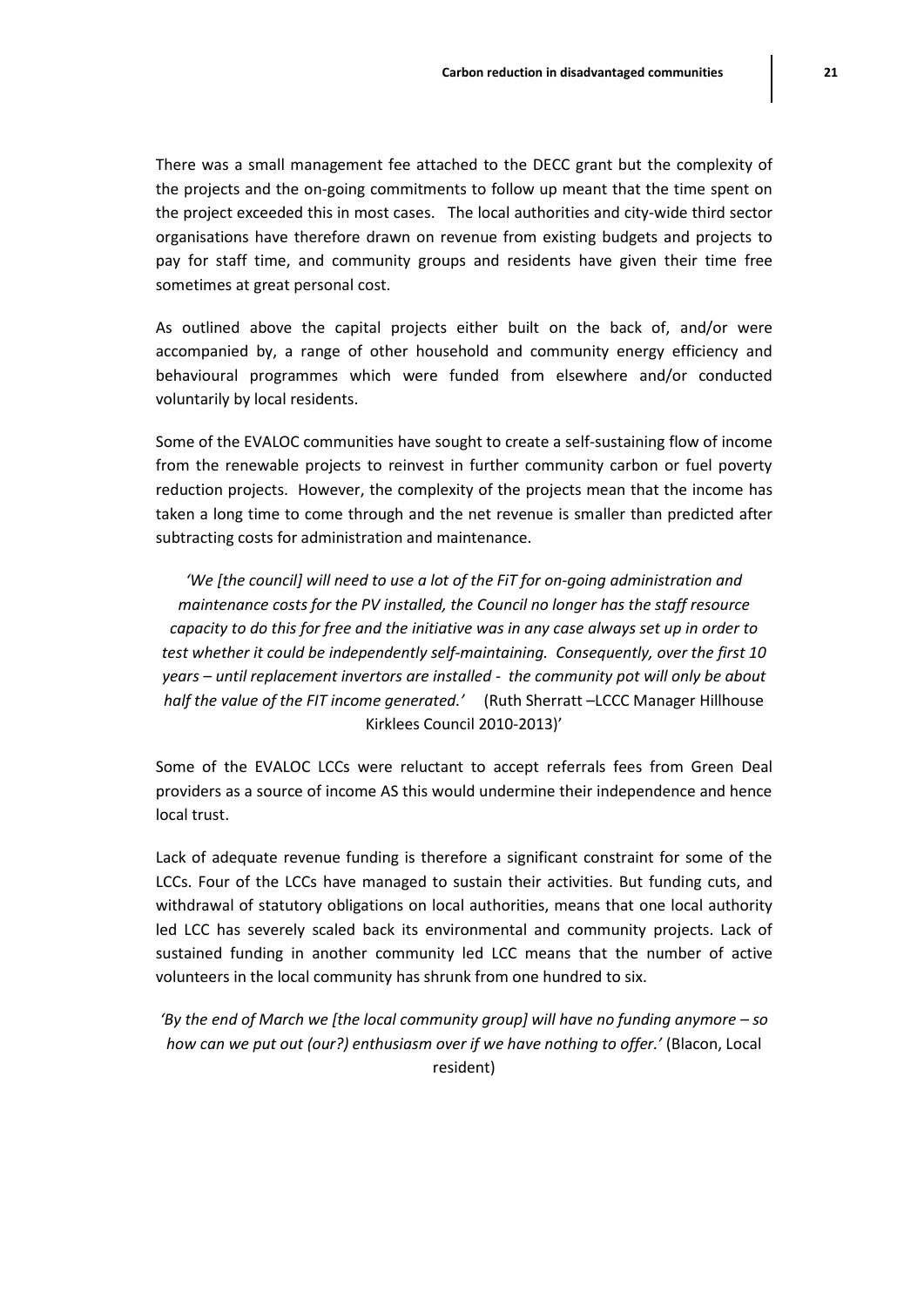#### **8.2 Key learning points**

Learning from EVALOC shared learning workshops and wider research indicates that:

**Both capital and revenue finance is needed to enable local organisations to implement carbon reduction and fuel poverty reductions at scale in a fair and effective way.**

*'Lack of revenue funding is one of the biggest barriers for local authorities, especially given the recent cuts to Council budgets. Capital investment alone will not secure change.'* (Ruth Sherratt –LCCC Manager Hillhouse Kirklees Council 2010-2013)

*'Community groups need funding for paid workers to ensure their sustainability - people get exhausted, they get burnt out'.* (Oxford, Local resident)

It is not now possible for LCCs to receive capital grants and the FiT but it is possible for LCCs to raise capital for renewable energy or energy efficiency projects through local share offers or loans. It is likely to be difficult for disadvantaged communities to raise sufficient capital through local share offers so it makes sense for share offers to be aggregated and issued on an area wide basis, or for successful community renewable projects in higher income areas to donate part of their surplus to a fund for disadvantaged communities.

It is also possible for LCCs to take out a loan, or collectively agree to seek funding through the Green Deal, but the interest rate is likely to be higher than interest paid on a share offer, and the lending organisation may require some collateral, posing difficulties for disadvantaged communities. Again this might be overcome if share offers are aggregated and issued on an area wide basis.

An investment of £1 million in renewables would be needed to generate a net annual return of around £30,000 (after dividends, loan interest, maintenance etc.). This will cover the cost of a part time worker to and make a small contribution to new local projects *(Personal correspondence on recent financial modelling by the Low Carbon Hub).*

### **9 Policy Framework and financial incentive structure**

As shown above, LCCs play vital, but often invisible and unrecognised roles in helping address climate change and fuel poverty, improve health and generate other benefits. Some of the activities have been incentivised by government policy/incentives and some via markets, but others are under-resourced or voluntary so have a limited reach and risk collapse. Participants at the EVALOC shared learning workshops and wider research suggested the following policies or measures to accelerate the pace and scale of carbon reduction:

 **Consistent messages from the Government** about the urgency of tackling climate change.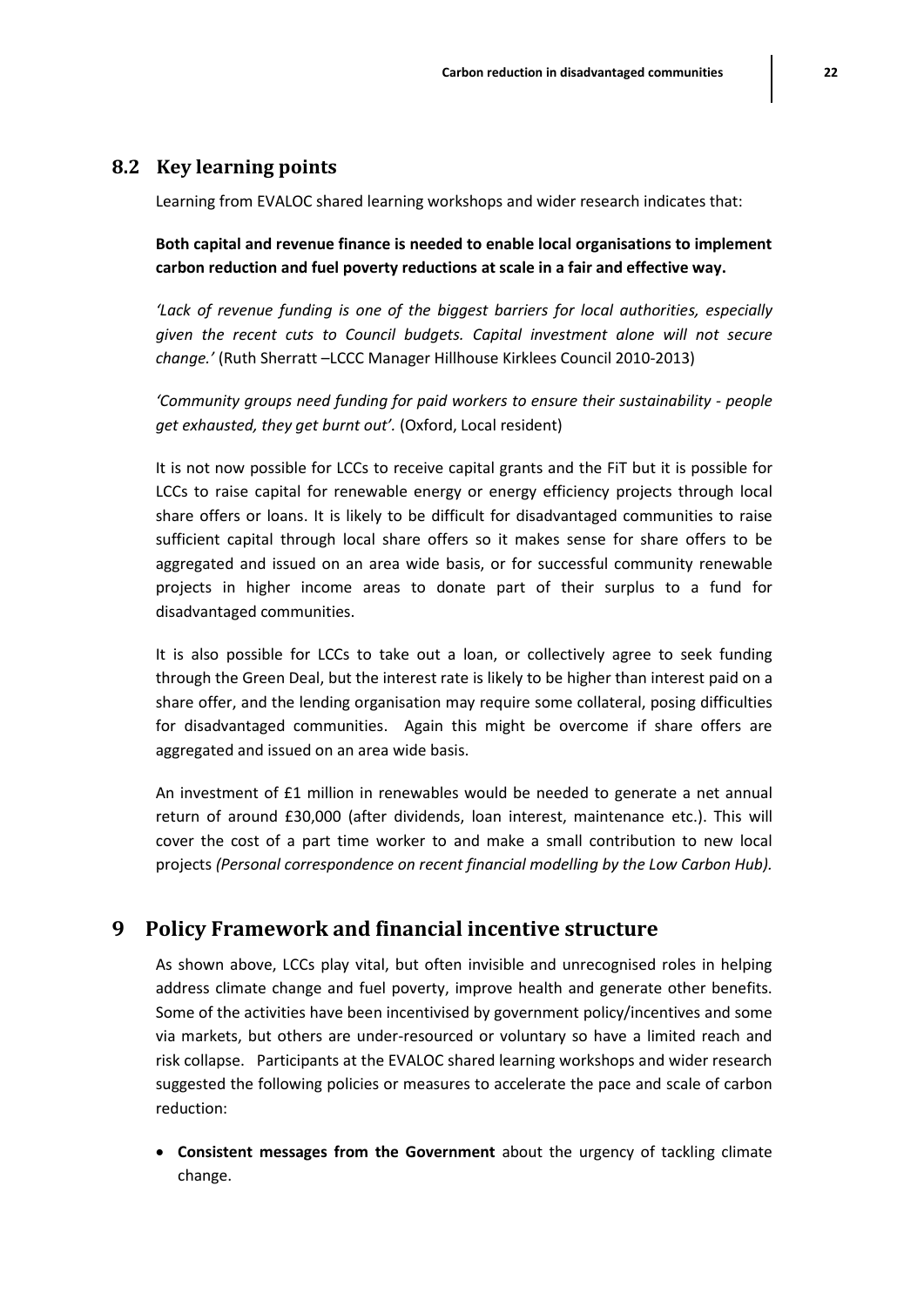- **Capital grants and/or low cost loans** for disadvantaged communities to invest in community renewable energy generation. These could be run on an "invest to pay" low or zero interest basis whereby one third of the FIT income was used annually to reduce the investment overtime.
- **Free energy efficiency measures** for people just above the benefit line as well as those on benefits.

*They [the LCC] targeted people [for insulation measures] who didn't fall into the Warm Front area of being eligible for free insulation [i.e. people on benefits] but equally couldn't necessarily afford to put the insulation in themselves…. that's a huge gap which isn't being filled nationally but for something like twenty thousand pounds we did two hundred and eighty homes.'* (EVALOC focus group, 2011)

- **Revenue funding for the core roles of local organisations** (local authorities, not for profits and community groups) including community engagement, the coordinated area wide delivery of measures to households, provision of integrated advice and support, and behaviour change.
- **The introduction of a properly resourced statutory duty on local authorities to reduce carbon emissions and address fuel poverty** with flexibility about the strategies and/or partnerships used to achieve this.
- **Income maximisation policies to reduce fuel poverty** including the simplification and regulation of fuel prices; living wage policies; training and apprenticeship programmes and hiring policies from disadvantaged groups etc.

*'Regulation is still needed to make Household Energy Bills easier to understand, a single common format for billing should be required'* (Ruth Sherratt –LCCC Manager Hillhouse Kirklees Council 2010-2013)

 **Progressive financing of carbon reduction measures** such as Feed in Tariffs (FIT), or the new Energy Company Obligation (ECO), to ensure that their cost is placed on above-average consumers of electricity or gas, ensure that the lowest users (which includes many low income groups and the fuel poor) do not pay anything towards these policies and help reduce potential backlash to these policies. This might be achieved either through financing the measures from income tax, or by instituting escalating block energy tariffs.

*'If you make everyone energy efficient you put money into people's pockets which brings money back into the local economy'.* (Mark Fishpool, MEC director, Middlesbrough)

- **Simplification of procurement rules** so that councils can get local firms to undertake local insulation programmes which in turn generate local jobs, and regenerate the local economy.
- **Wider policies to address structural barriers** to reducing energy use and carbon emissions at local level e.g. relating to financial incentives, independent technical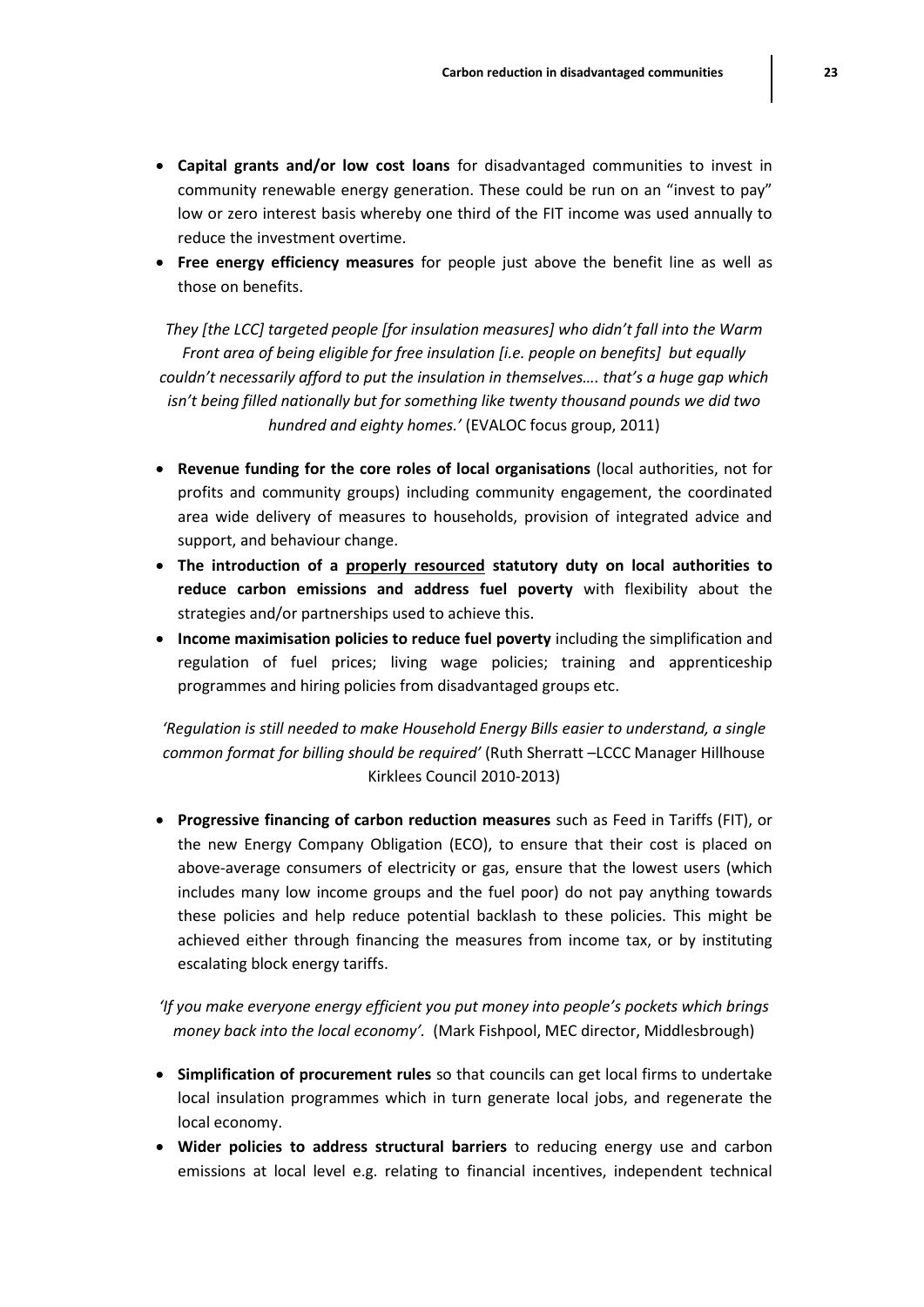advice, trusted supply chains, perverse market signals, product labelling, consumerist pressures, etc.

*'Carbon reduction needs to be championed by iconic figures or personalities respected by a wide range of economic groups. At the same time 'carbon excess' needs to be both regulated and made as socially taboo as smoking for example. It's surely not impossible to envisage a system of taxation against fuel consumption where the more fuel used the higher the additional tax paid, after all we already do that with Council tax, salaries and so forth.'* (Ruth Sherratt –LCCC Manager Hillhouse Kirklees Council 2010-2013)

#### **Acknowledgements**

The paper is written by Ruth Mayne based on the presentations, contributions and insights from LCC participants at EVALOC shared learning workshops and focus groups, as well as EVALOC's wider research. Particular thanks to Jenny Carr, Helen Glen, Mark Fishpool, Lois Muddiman, Dennis Reeves and Ruth Sherrat, and Sarah Spilliotis for their contributions at the workshops. Also thanks to the other members of the EVALOC research team particularly Karen Lucas and Jo Hamilton.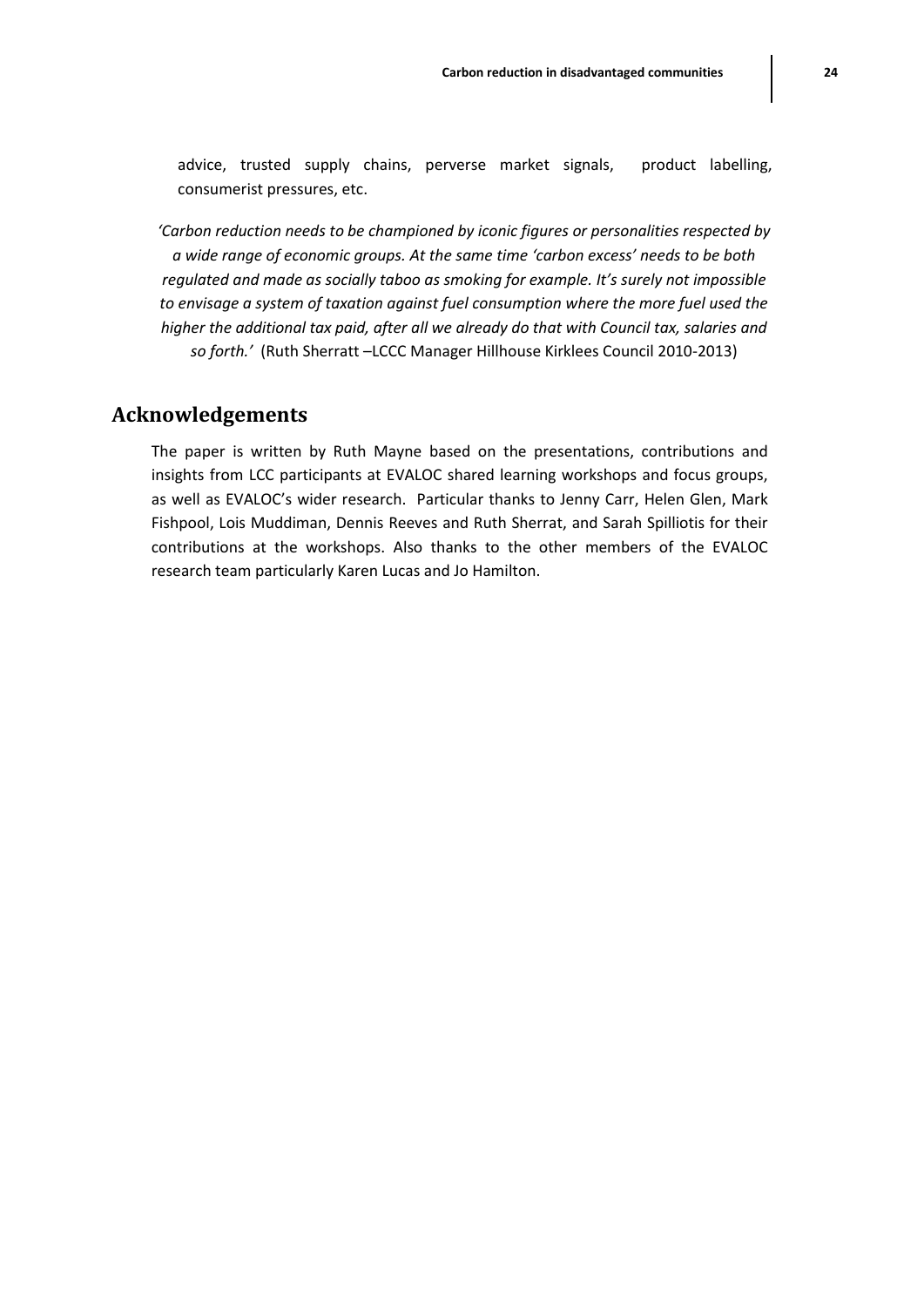#### **References**

Boardman, B. (2009), Fixing Fuel Poverty: Challenges and Solutions. London, Earthscan.

Buell, B. and Mayne, R. (2011) Bringing Social Equity into Low-carbon Investment: why it matters and emerging lessons. Proceedings, Energy and People: Futures, complexity and challenges. September 20-21, Oxford, http://www.ukerc.ac.uk/support/tikiindex.php?page\_ref\_id=3002

Bulkeley, H. and Fuller, S., (2012), Low Carbon Communities and Social Justice, Joseph Rowntree Foundation, http://www.jrf.org.uk/publications/low-carbon-communitiessocial-justice

Butterworth, N., Southernwood, J. and Dunham, C. (2011), Kirklees Warm Zone Economic Impact Assessment, Carbon Descent, http://www.kirklees.gov.uk/community/environment/energyconservation/warmzone/Ki rklees\_Economic\_Evalution.pdf

Crompton, T. (2010) Common Cause: The Case for Working with our Values, FOE, Oxfam, COIN, WWF, CPRE; Pubs WWF-UK, http://assets.wwf.org.uk/downloads/common\_cause\_report.pdf

DEFRA (2008) A Framework for Pro-Environmental Behaviours, Report. https://www.gov.uk/government/uploads/system/uploads/attachment\_data/file/69277 /pb13574-behaviours-report-080110.pdf

Ekins, P. and S. Dresner. (2004) Green Taxes and Charges, PSI, London and JRF, York http://www.jrf.org.uk/publications/reducing-impact-green-taxes-and-charges-lowincome-households

Eldrich, B., Beagley ,K. and Webber, P.( 2010) Kirklees Warm Zone Final Report 2007- 2010,

Energy Saving Trust, (2005), Warm Zones External Evaluation, Final Report. http://www.kirklees.gov.uk/community/environment/energyconservation/warmzone/ WarmZoneReport.pdf

Geddes, M (2006), Partnership and the Limits to Local Governance in England: Institutionalist Analysis and Neo Liberalism, International Journal of Urban and Regional Research

Hargreaves, K., Preston, I., White, V and Thumim, J. (2013) The distribution of household CO2 emissions in Great Britain, Joseph Rowntrees Foundation. http://www.jrf.org.uk/publications/household-co2-emissions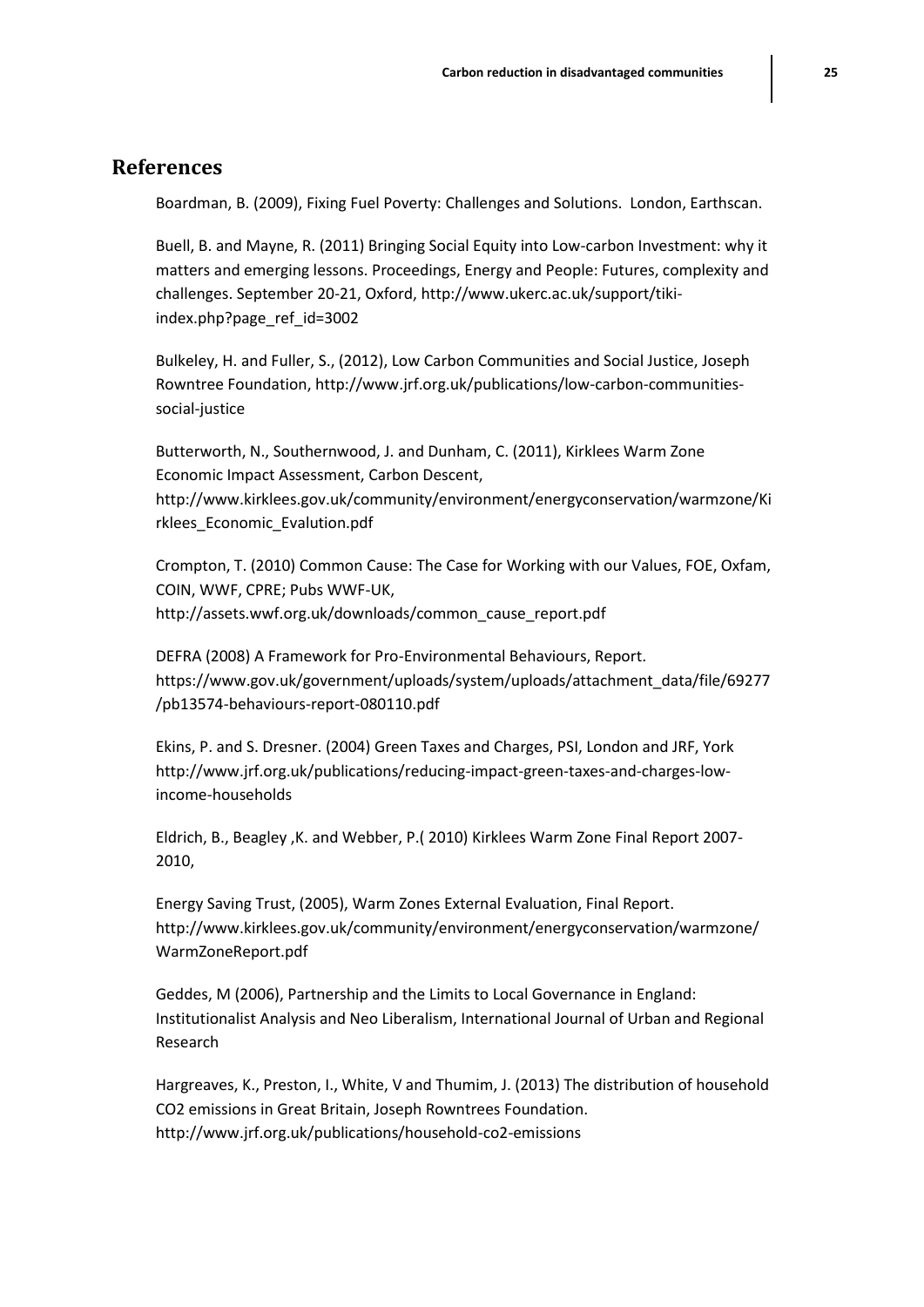Janda, K. ( 2009) Buildings Don't Use Energy: People Do, Proceedings, PLEA2009 - 26th Conference on Passive and Low Energy Architecture, 22-24 June , Quebec City, Canada. www.eci.ox.ac.uk/publications/downloads/janda09buildingsdont.pdf

Ikeme, J. (2003) Equity, environmental justice and sustainability: Incomplete approaches in climate change politics, Global Environmental Change, 13 , 195-206

Marmot Review Team (2011) The Health Impacts of Cold Homes and Fuel Poverty, FOE

Schipper, L., Bartlett, S. and Hawk, D. (1989) Linking lifestyles and energy use: a matter of time?', Annual Review of Energy 14, 273–320.

Sorrel, S. (2007) The rebound effect: as assessment of the evidence for economy-wide energy savings from improved energy efficiency. A report produced by the Sussex Energy Group for the Technology and Policy Assessment function of the UK Energy Research Centre

http://www.ukerc.ac.uk/Downloads/PDF/07/0710ReboundEffect/0710ReboundEffectRe port.pdf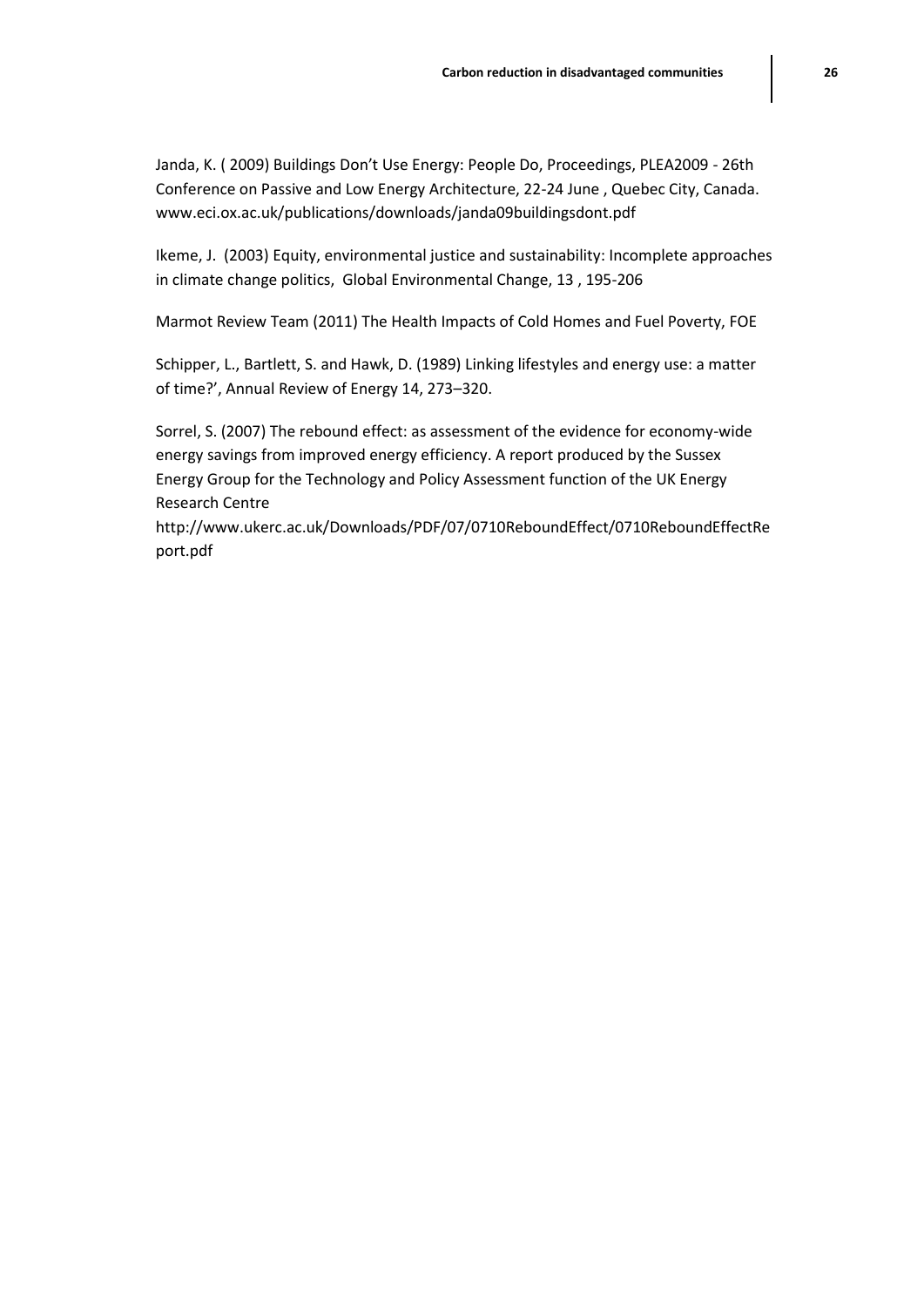| <b>Effectiveness efficiency</b>                                                                                                                                                                                                                                               | <b>Fairness/Justice</b>                                                                                                                                                                                                                                                                                                                                                                                                                                                                                                                                                                            |
|-------------------------------------------------------------------------------------------------------------------------------------------------------------------------------------------------------------------------------------------------------------------------------|----------------------------------------------------------------------------------------------------------------------------------------------------------------------------------------------------------------------------------------------------------------------------------------------------------------------------------------------------------------------------------------------------------------------------------------------------------------------------------------------------------------------------------------------------------------------------------------------------|
| Effectiveness -<br>outcomes and impacts<br>Carbon reduction<br>Socio-economic<br>benefits $-$ eg assets,<br>financial savings,<br>dividends, interest,<br>health, jobs, income<br>skills, confidence<br>Efficiency<br>Value of benefits<br>compared to value of<br>investment | Who decides, who benefits, who pays, who decides?<br>Who decides - and who is involved in the decision<br>making process (project selection, design,<br>implementation, evaluation?)<br>Who benefits - financially, economically and socially<br>from the initiative<br>e.g. assets, financial savings, dividends, interest,<br>health, jobs, income skills, confidence etc<br>Who pays - financially, economically and socially?<br>e.g. through government grants/loans or<br>private equity/loans; higher energy bills,<br>regressive or progressive taxes, higher priced<br>goods and services |

# **Annex 1 Check list for carbon reduction projects**

(Ref. The framework is adapted from Policy Link which was initially developed in relation to Federal transportation policy in the United States. See Rubin, 2009)